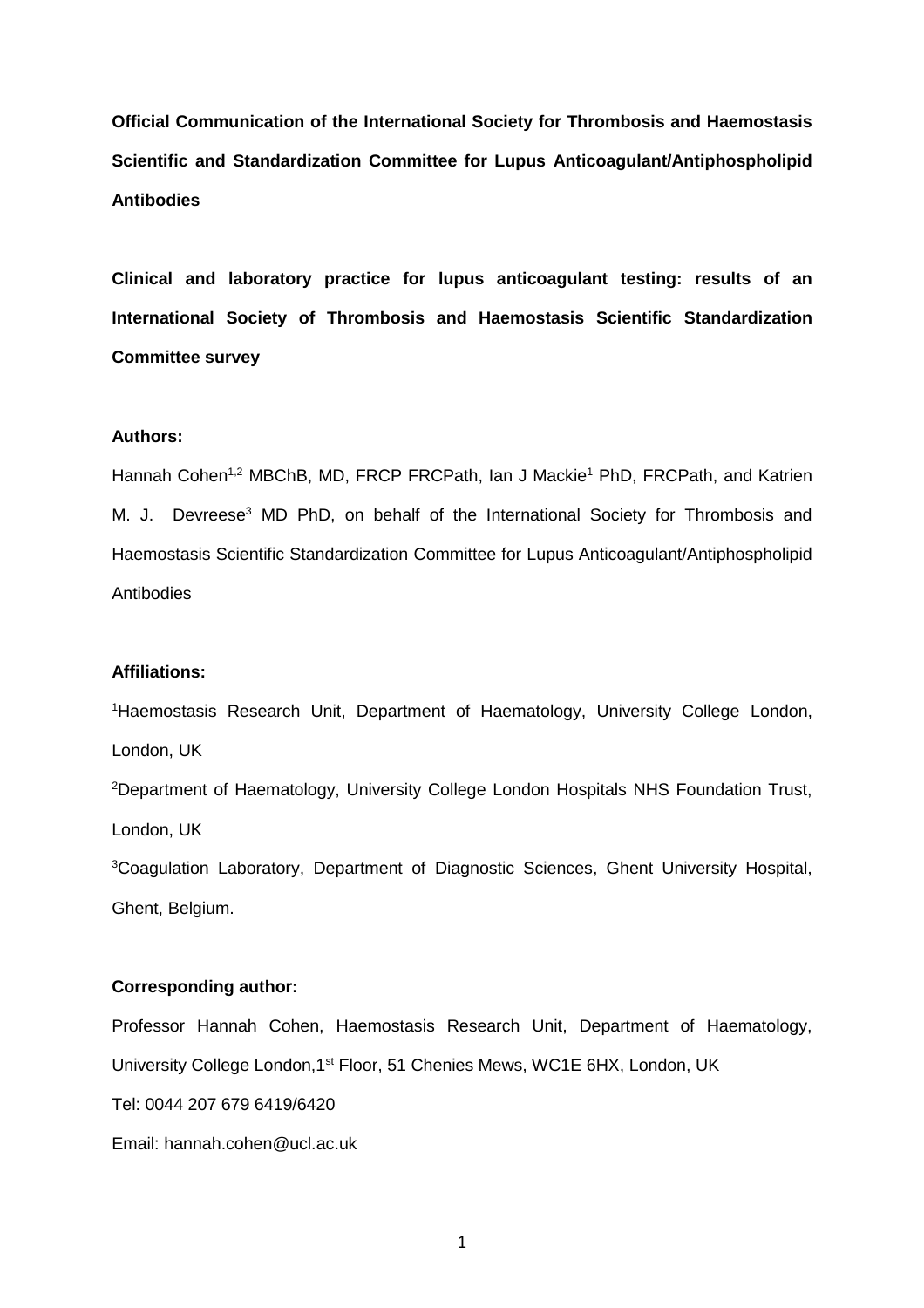**Abstract word count:** 250

**Manuscript word count:** 3,316

**Number of Tables and Figures:** 5 figures

**Keywords:** antiphospholipid antibodies, lupus anticoagulant, pre-analytical, anticoagulation, cut-off values, confirmatory testing

**Running title:** ISTH SSC survey on lupus anticoagulant testing

## **Essentials**

- Current guidelines have contributed to more uniformity in lupus anticoagulant (LA) testing
- An international survey of clinical and laboratory practice in LA testing was performed
- Some of the lack of agreement on aspects of LA testing reflects the lack of substantive data
- A more uniform approach should reduce the inter-centre variability of LA testing

## **Abstract**

## **Background**

Current guidelines have contributed to more uniformity in the performance and interpretation of lupus anticoagulant (LA) testing. However, points to reconsider include testing for LA in patients on anticoagulation, cut-off values and interpretation of results.

## **Objectives**

The aim of this International Society of Thrombosis and Haemostasis Scientific Standardization committee (ISTH SSC) questionnaire was to capture the spectrum of clinical and laboratory practice in LA diagnosis, focussing on variability in practice, so that the responses could inform further ISTH SSC recommendations.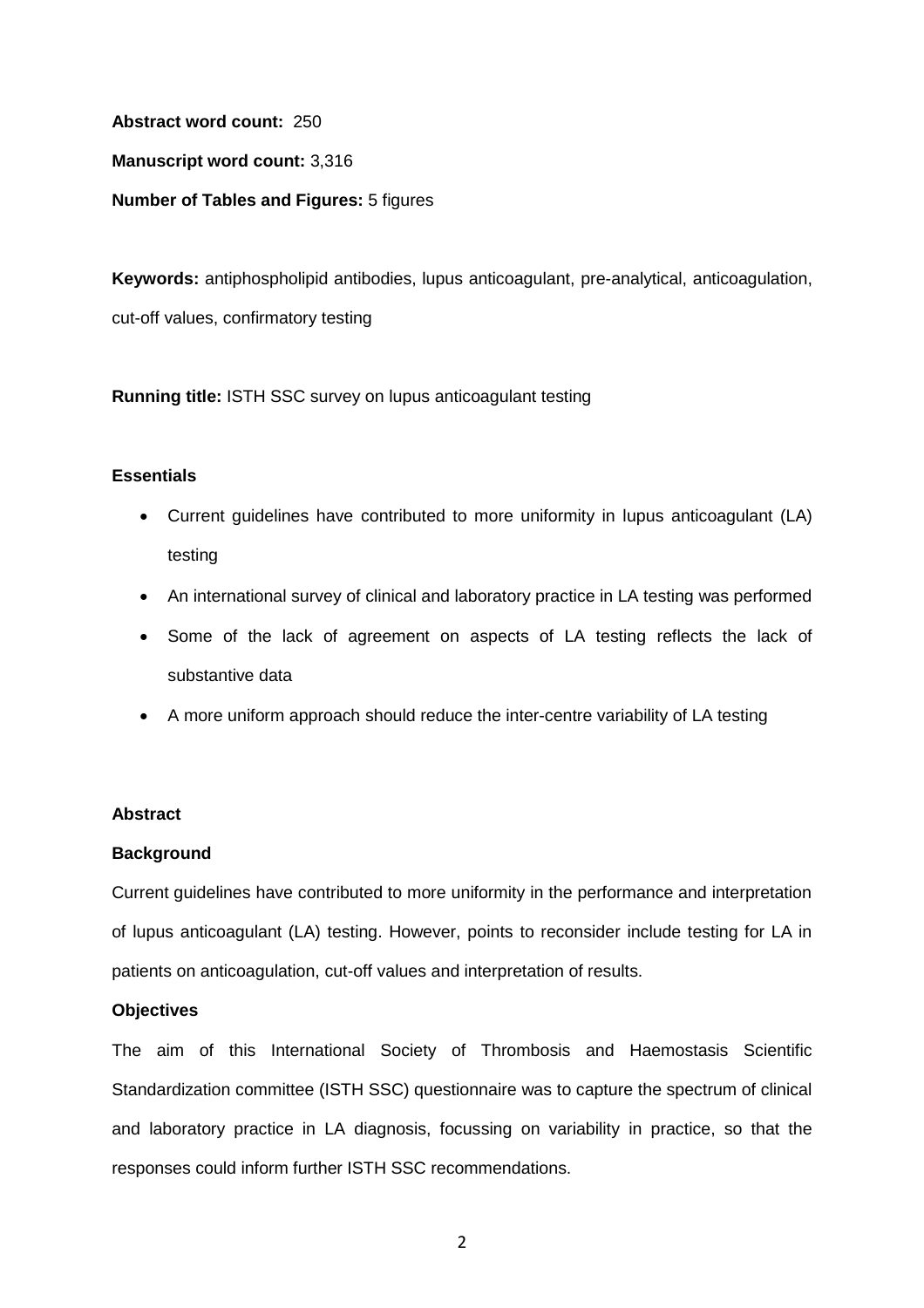#### **Methods**

Members of the ISTH SSC on Lupus Anticoagulant/Antiphospholipid Antibodies (LA/aPL) and participants of the Lupus Anticoagulant/Antiphospholipid Antibodies Programme of the ECAT (External quality Control of diagnostic Assays and Tests) Foundation were invited to complete a questionnaire on LA testing that was placed on the ISTH website using RedCap, with data tallied using simple descriptive statistics.

#### **Results**

There was good agreement on several key recommendations in the ISTH and other guidelines on LA testing, such as sample processing, principles of testing, choice of tests, repeat testing to confirm persistent positivity and the use of interpretative reporting. However, they highlight that there is less agreement on some other aspects, including the timing of testing in relation to thrombosis or pregnancy, testing in patients on anticoagulation, cut-off values, and calculation and interpretation of results.

#### **Conclusions**

Although some of the variability in practice in LA testing reflects the lack of substantive data to underpin evidence-based recommendations, a more uniform approach, based on further guidance, should reduce the inter-centre variability of LA testing.

#### **Introduction**

Accurate diagnosis of antiphospholipid syndrome (APS) is essential to guide appropriate management with the aim of preventing the deleterious consequences of this acquired autoimmune disorder, characterised by thrombosis (arterial, venous or microvascular) and/or obstetric morbidity in association with persistently positive antiphospholipid antibodies (aPL). The laboratory diagnostic criteria for aPL positivity comprise lupus anticoagulant (LA), IgG and/or IgM anticardiolipin (aCL) and/or anti-beta 2 glycoprotein I antibodies (aβ2GPI) [1]. Identification of aPL positivity strengthens the decision for indefinite anticoagulation after a first unprovoked venous thromboembolism (VTE) or even after provoked VTE, particularly if the provoking factor for VTE appears to be disproportionately mild. It also identifies women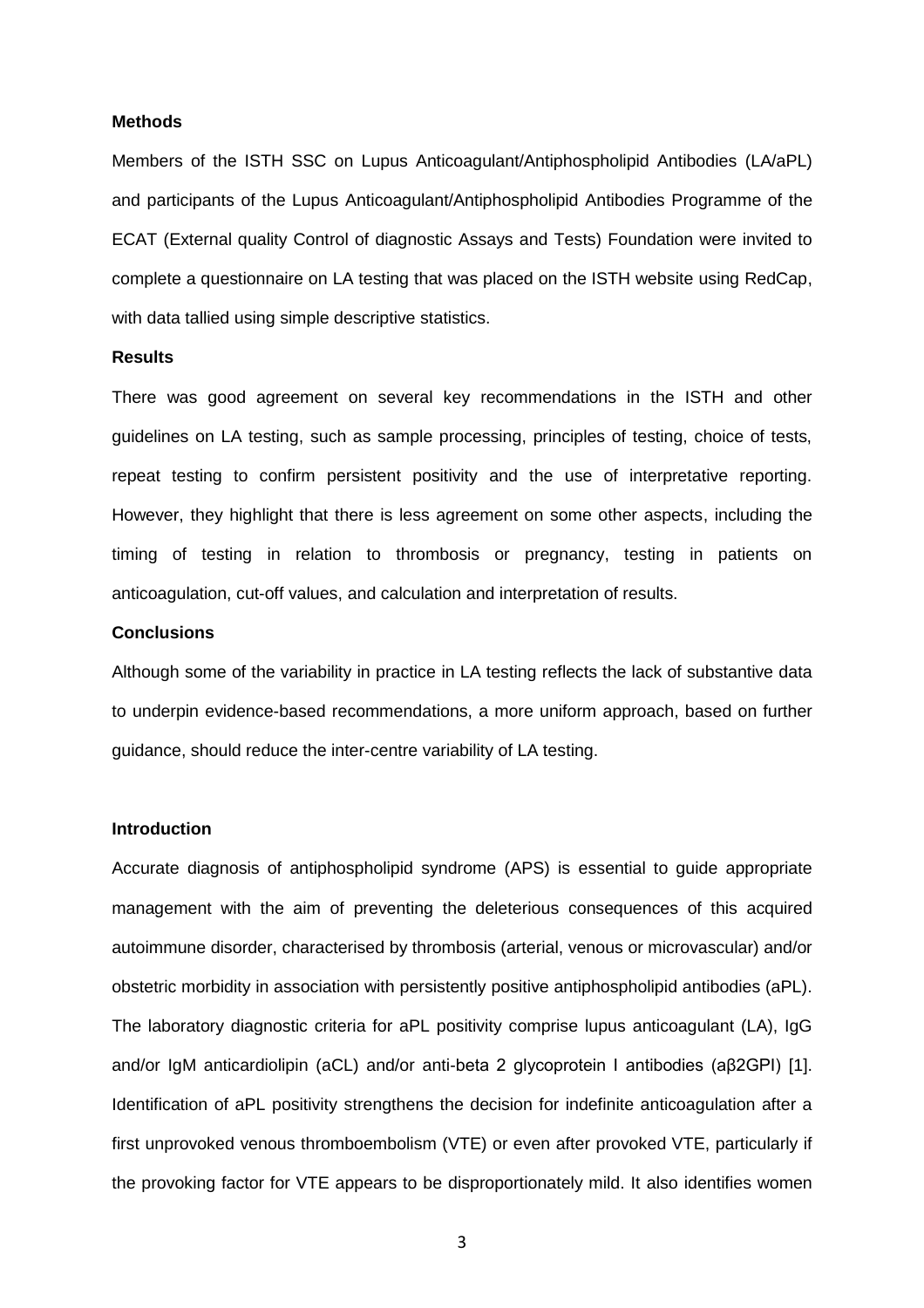who require higher than standard prophylactic-dose anticoagulation with low molecular weight heparin (LMWH) during pregnancy [2-4], and who also require low-dose aspirin and monitoring for placental insufficiency [5], the latter to guide optimal timing of delivery, reducing the risk of perinatal morbidity and mortality. Approximately 50% of APS patients have LA alone [6], with LA detection therefore critical for APS diagnosis in these patients. LA is thought to carry the highest risk for thrombosis among all aPL [7] and the occurrence of a thrombotic event may be associated with higher mortality in patients with LA [8]. LA has been reported to be the primary predictor of adverse pregnancy outcome in patients with aPL associated pregnancies [9]. Detection of LA also enables diagnosis of triple-aPL positive patients, who are perceived to be the APS patients at highest risk of thrombosis [10,11], and thus, identification of LA enables risk stratification as well as appropriate management of APS patients.

External quality assessment studies on LA testing in Europe have shown considerable interlaboratory variability, particularly in samples with "weak" LA, with false negative and false positive rates of 10-20% [12,13]. North American studies have shown false negative LA rates up to 28% and false positive rates of around 11%, while Australasian studies reported false negative rates up to 50% and false positive LA rates of about 10% [14,15]. The discrepancies appear to be due to a variety of pre- and post-analytical factors as well as performance of the tests. There are many differences between laboratories in the selection of LA tests, source of reagents, methodological detail and results [14, 15-20].

The 2009 ISTH-SSC recommendations on LA detection [21], as well as the British Committee for Standards in Haematology (BCSH) [22] and CLSI guidelines (23], have contributed to more uniformity in the performance and interpretation of LA testing. However, points to reconsider include testing for LA in patients on anticoagulation, cut-off values and interpretation of results. The aim of this ISTH SSC questionnaire was to capture the spectrum of clinical and laboratory practice in LA diagnosis, with particular focus on issues where there is variability in practice, so that the responses could help to inform the formulation of further ISTH SSC recommendations.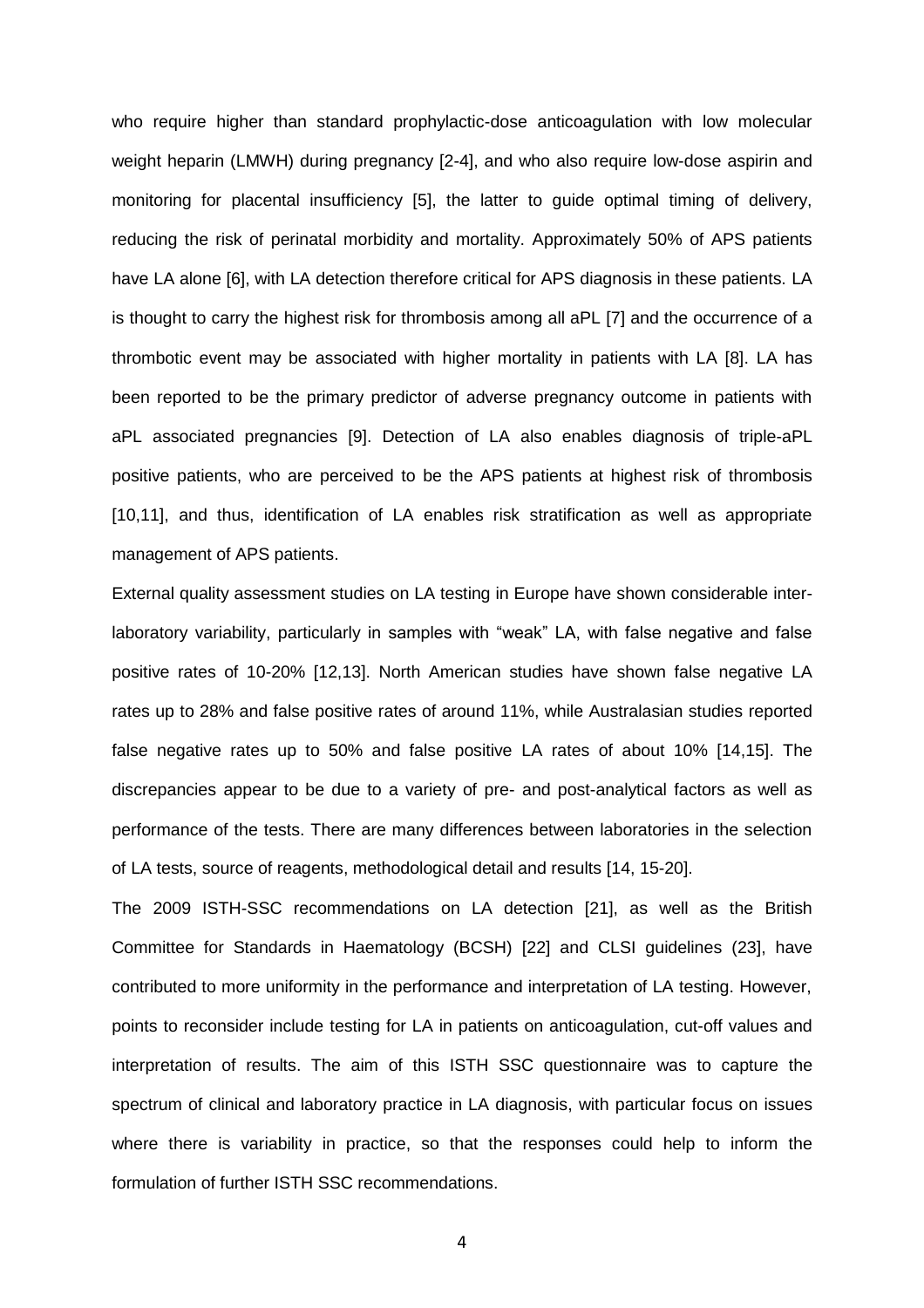#### **Methods**

*Survey questionnaire:* A survey questionnaire (Appendix 1) on LA testing was formulated to provide a survey of respondents' views. This was placed on the ISTH website using RedCap and all members registered on the ISTH SSC on Lupus Anticoagulant/ Antiphospholipid Antibodies (SSC-aPL) website, who are workers in the field of aPL, were invited by email to participate (n=479). Additionally, participants of the "Lupus Program" external quality exercises of the ECAT Foundation (n=575) were asked to fill out the questionnaire.

*Data analysis:* The specific details of returned information were entered onto an Excel spreadsheet that included all records and fields, and data tallied (after the survey deadline) using simple descriptive statistics.

#### **Results**

#### General information

185 responses to the survey were received, the majority (58%) from laboratory scientists, with haematologists making up 22% and the remainder, other specialist clinicians, including rheumatologists. Almost three-quarters (73%) of respondents worked in a hospital laboratories, approximately 50% of whom werein University hospital laboratories. As regards the volume of samples tested, 59.1% of laboratories undertake between 500 to 4000 LA tests annually, with 5% of laboratories undertaking over 6000 and 2.8% over 10,000 LA tests annually.

### Pre-analytical factors

*Timing of LA testing in relation to thrombotic events:* the responses to the questionnaire showed little agreement on the timing of testing in relation to a thrombotic event. The most frequent responses were to test any time after a thrombotic event (37.6%; but 79% (54 of these 68 respondents were laboratory based and probably not in a position to refuse to test),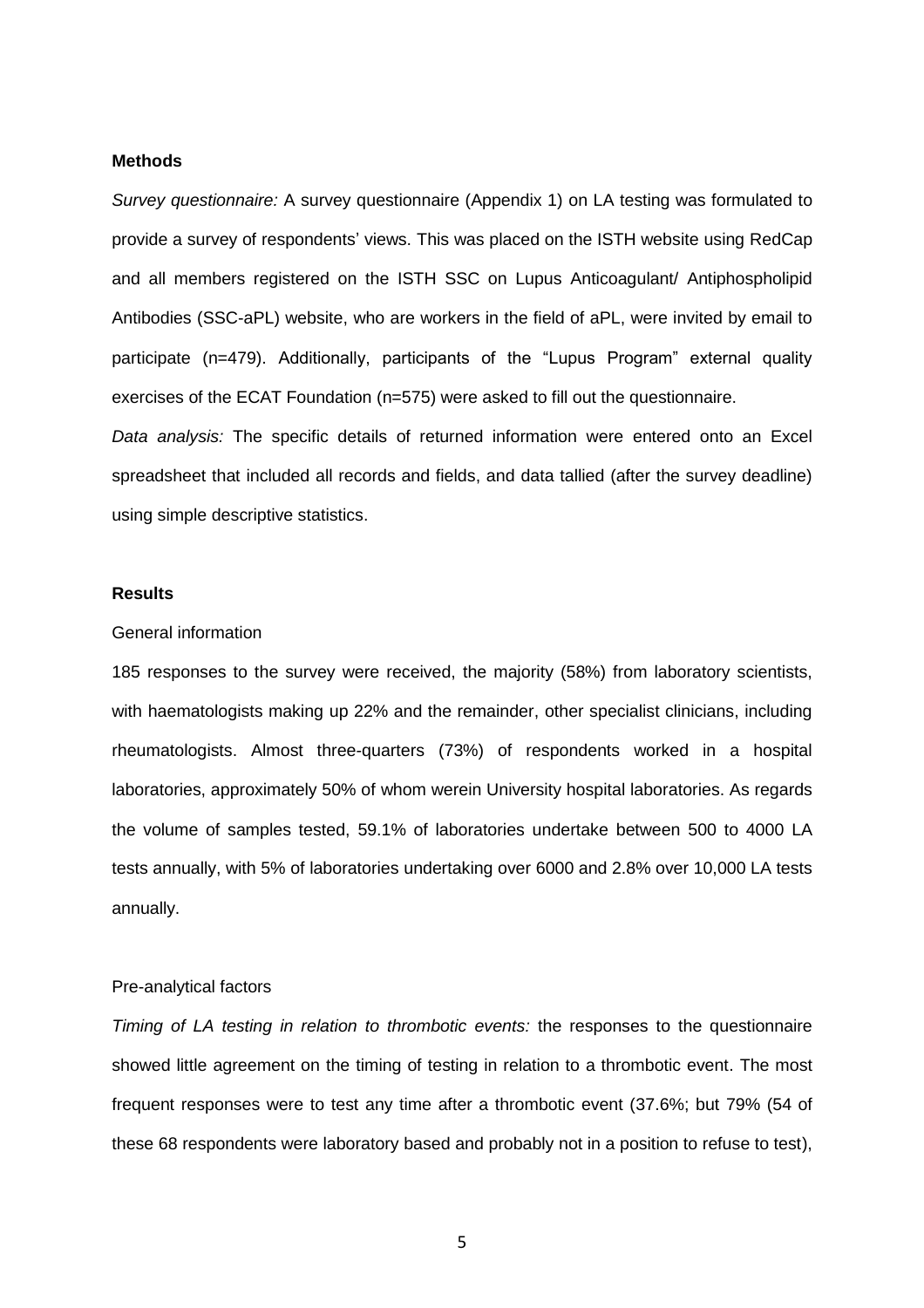while 33.7% stated that the timing depended on the clinical situation, with 13.8% stating that they did not know or were uncertain.

*Timing of LA testing in relation to pregnancy:* the questionnaire asked for views on the timing of LA testing in relation to pregnancy (excluding considerations in relation to the effect of anticoagulation on LA detection, which are covered below). The majority (60%) stated that LA testing could be done at any time in relation to pregnancy, with 20% indicating that LA testing should be deferred for at least six weeks after pregnancy. Here, 16.7% stated that they did not know or were uncertain.

*Sample processing:* 86.8% agreed that samples for LA should be collected and processed in line with the 2009 guidelines, i.e. blood samples, collected into 0.105 - 0.109 M sodium citrate 9:1, should be double centrifuged at 2000g for 15 min at room temperature to achieve a residual platelet count of < 10<sup>9</sup>/L [21]; 51.1% indicated plasma for LA testing should ideally be frozen within 4 hours, although 30.8% thought that the plasma should ideally be frozen within 2 hours of collection.

*Restriction of LA testing because of sample issues:* 53.9% stated that they would restrict testing if the sample is haemolysed, with 29.1% and 18% stating that they would restrict LA testing if the sample is lipaemic or icteric, respectively. Of the former, 37% would reject any sample with visible haemolysis, but 33% set limits based on plasma plasma haemoglobin concentration, analyser haemolysis/icterus/lipaemia (HIL) flags or subjective scores. Some stated that they would restrict photometric based analyser testing but perform mechanical end-point clotting methods in the case of lipaemia or icterus; while 47 and 67% (for lipaemia and icterus respectively) stated that they would use analyser HIL flags or subjective scoring in decision making.

### Testing for LA

*Coagulation screen:* 83.5% would do coagulation screening tests (prothrombin time (PT), activated partial thromboplastin time (APTT), thrombin time (TT) and/or fibrinogen assay), to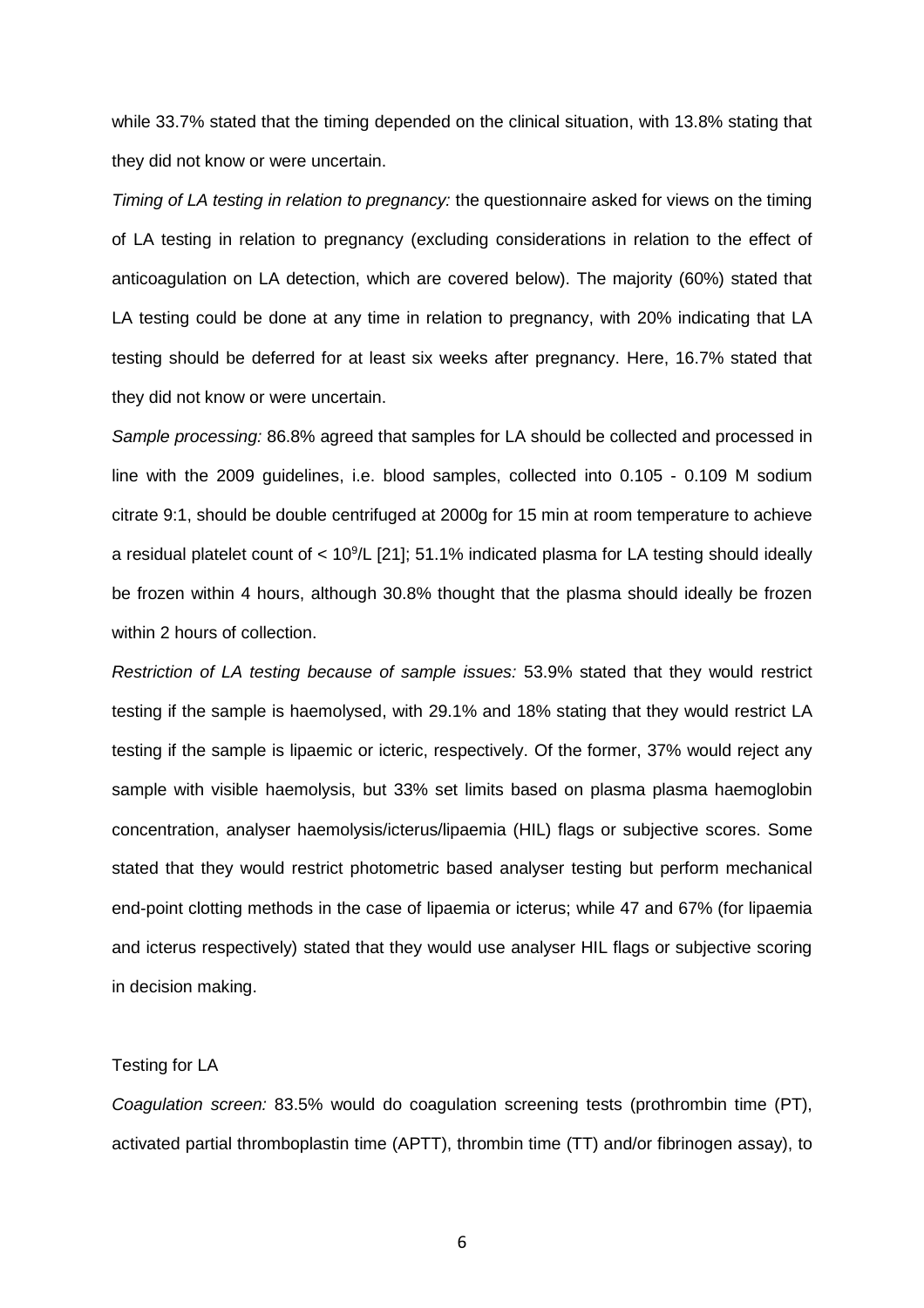provide background information about unexpected coagulopathies and undocumented anticoagulation.

*LA testing:* the overwhelming majority (94.5%) agreed that LA testing should include two phospholipid-dependent clotting tests, based on different principles, with LA considered positive if one of the two tests gives a positive result. The DRVVT (98.9%) and APTT using a reagent with proven LA sensitivity (79.7%) were used for LA detection by the majority of respondents.

*LA mixing test and interpretation:* 84.1% agreed that a mixing test should be performed, using pooled normal plasma (PNP) at a Patient:PNP ratio of 1:1. Options suggested for the ideal PNP were: a commercial PNP which has been platelet depleted at collection and is suitable for LA testing (47.5%); prepared in-house PNP (13.8%) or that either commercial or PNP are suitable (32.0%).

*Confirmatory test for LA and order of testing:* There were various views on when a confirmatory test for LA should be performed, with 54.9% stating that a confirmatory test should be done only when the LA screening test is prolonged; and other views that confirmatory testing should be undertaken on all samples being tested for LA (17.6%) or only when the screening and mixing tests are prolonged (25.3%) (Figure 1a). With regard to the order of testing, 69.1% agreed that the components of LA tests should be performed in a specific order, but there was less agreement as to what the order should be, with the majority (56.5%) stating the order should be Screen, Mix, Confirm and 35.5% stating that it should be Screen, Confirm, Mix (Figure 1b).

*Interpretative report on LA result:* there was almost universal agreement (97.3%) that an interpretative report should be provided on the LA result.

### LA testing in patients on anticoagulants

*LA testing in patients on Vitamin K antagonists:* only 41.7% indicated that it would be appropriate to do LA testing in patients on vitamin K antagonists (VKAs), with 52.8% stating that it would not be appropriate. Among the former group, 36.5% stated that blood samples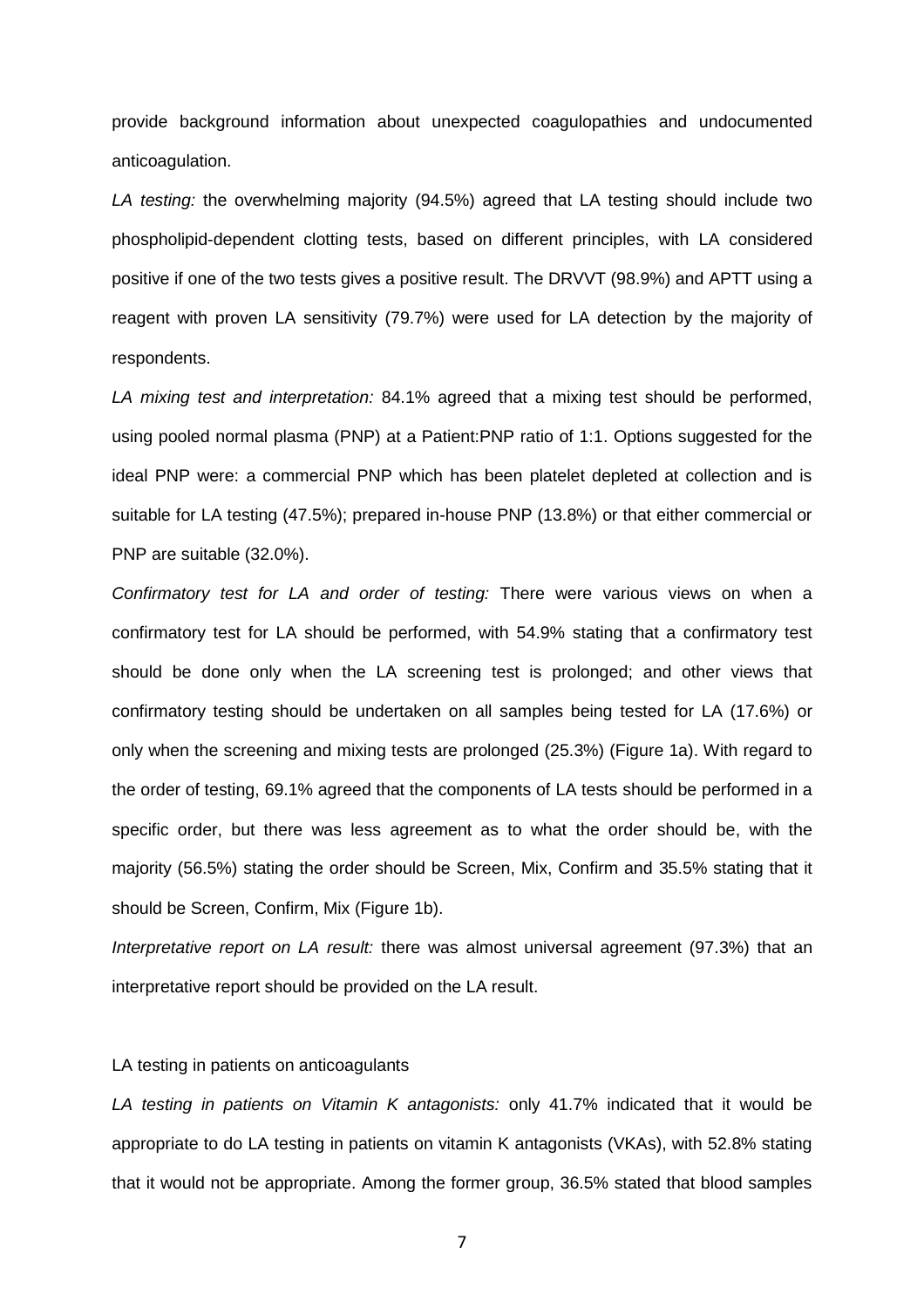for LA testing should be taken prior to starting the VKA, 9.5% that they would wait for at least 7 days after stopping the VKA and 50% applied other criteria (which mostly comprised: using tests unaffected by VKA; testing depending on the INR value; using a mixture of patient plasma and PNP; and one participant suggested using adapted cut-off values).

There were also various opinions about selecting samples based on the INR range, the commonest responses were that if the INR was <1.5, LA could be tested on undiluted plasma (41.9%), if the INR was 1.5-3.0, a dilute Russell's viper venom time (DRVVT) (34.3%) or silica clotting time/APTT (16.9%) could be used on a 1:1 patient:PNP mixture. Some respondents (13.4%) would test on equal volume mixtures of plasma regardless of INR up to an INR of 8.0 (Figure 2a). Alternative tests such as Taipan/Ecarin Venom time (TVT/ECT) are not commonly used (7%).

*LA testing in patients on low molecular weight heparin (LMWH) or unfractionated heparin (UFH):* there were a variety of opinions about whether and when to test in such patients: not to test patients on LMWH/UFH (33.5%); test for LA during the trough period (i.e. at least 18 hours after the last dose) on therapeutic LMWH (32.4%) or prophylactic LMWH (27.5%); or to test on prophylactic, but not therapeutic LMWH or UFH (25.8%). Approximately 10% did not know or were uncertain as to whether or when to test for LA in individuals on LMWH or UFH.

There were also differences in opinion about verification of the plasma heparin level in relation to the dose, to ensure that the LA method is unaffected by anticoagulation: 42.2% stated that an anti-Xa assay should be performed for LMWH regardless of whether the patient received therapeutic or prophylactic dose, whereas only 15.7% would test for therapeutic dosing only. There was less confidence about dealing with UFH: 21.1% would perform APTT or anti-Xa assay regardless of type of dose and 10.2% would test for therapeutic dosed patients only; 33% stated that they did not know or were uncertain about the appropriate action in patients receiving LMWH or UFH (Figure 2b).

*LA testing in patients on direct oral anticoagulants (DOACs):* 70.3% stated that LA testing should not be undertaken in patients on DOACs. There were various suggestions about pre-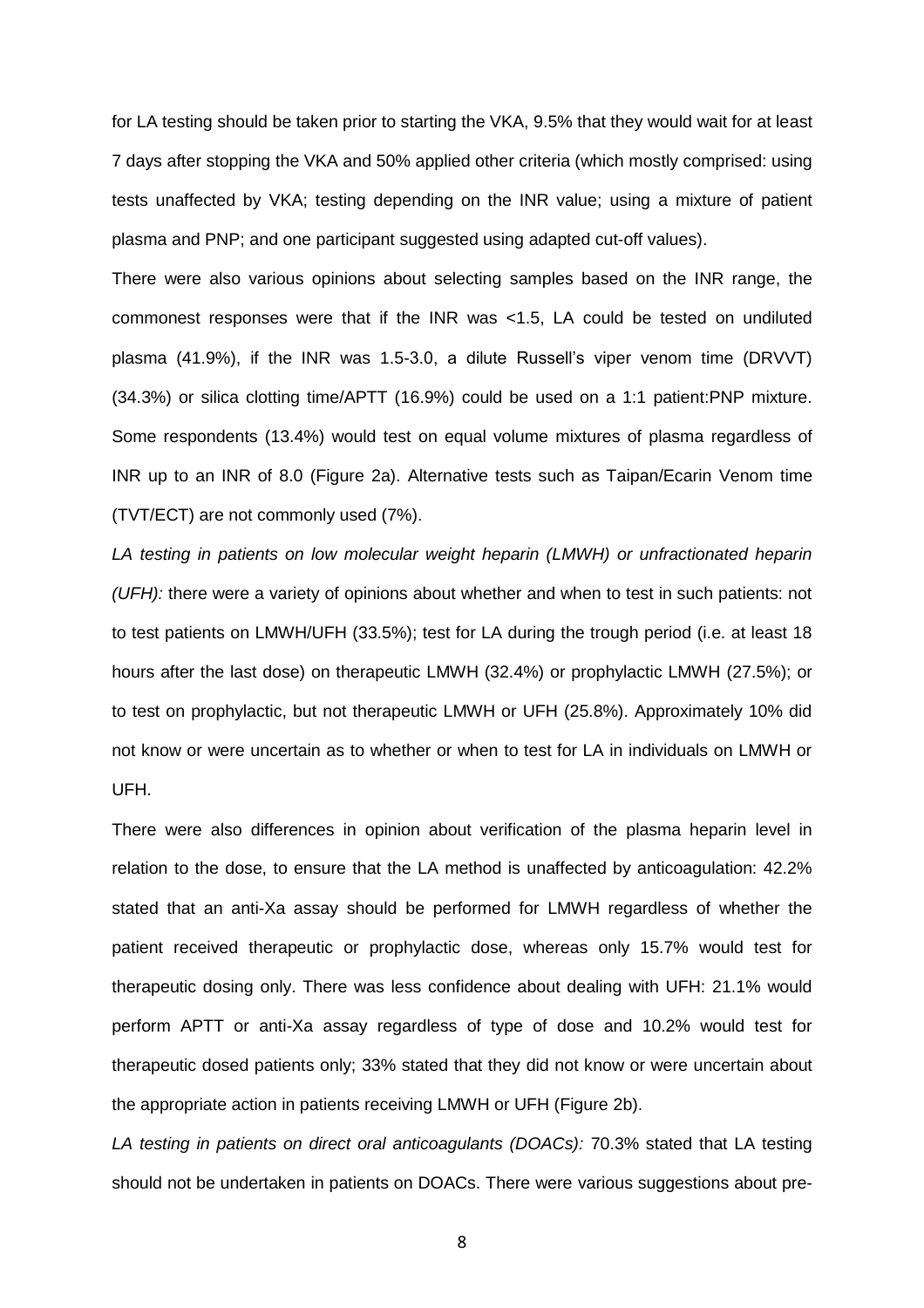analytical strategies such as testing during the trough period (17%) or after pre-treatment of the sample with commercial adsorbant or antidote preparations (11%). A small proportion (2.7%) stated that LA testing may be undertaken in some circumstances in patients on DOACs during the peak period.

There were also various suggestions about which tests to do, both for factor Xa (FXa) inhibitors and dabigatran. For patients receiving FXa inhibitors, 35% would use the DRVVT during the trough period and undertake a specific DOAC assay. However, almost half the respondents (49.4%) stated they did not know or were uncertain about how to test for LA in patients on DOACs (Figure 2c).

#### Cut-off values and calculations for LA tests

*Plasma for normalisation of clotting times:* there was little agreement on the ideal plasma for the calculation of normalised ratios, as shown in Figure 3a.

*Number of healthy adult donors for the preparation of in-house pooled PNP used for the calculation of normalised ratios:* 29.7% stated that at least 6 healthy adult donors should be used, whereas 55.7% stated that the number of donors should be at least 40 and 14.6%, that a larger number of donors should be used (Figure 3b).

*Derivation of normalisation of clotting times:* 65.7% of respondents stated that the denominator to derive normalisation of clotting times should be PNP analysed in the same run and 19.4% that the denominator should be the mean of the reference interval; 11.4% stated that they did not know or were uncertain.

*Cut-offs for screen, mixing and confirmatory tests based on testing on plasmas from healthy*  donors: 50% stated that the cut-off should be the value above the 99<sup>th</sup> centile of the distribution, 33.9% the value above the  $97.5<sup>th</sup>$  centile and 10.6% did not know or were uncertain (Figure 4a).

In-house cut-off values were calculated by 78.9% of respondents' laboratories. Over half (58.1%) stated that cut-off values could be based on 60-120 healthy donors, with the remainder of views on the number of donors for cut-off values ranging between < 20 and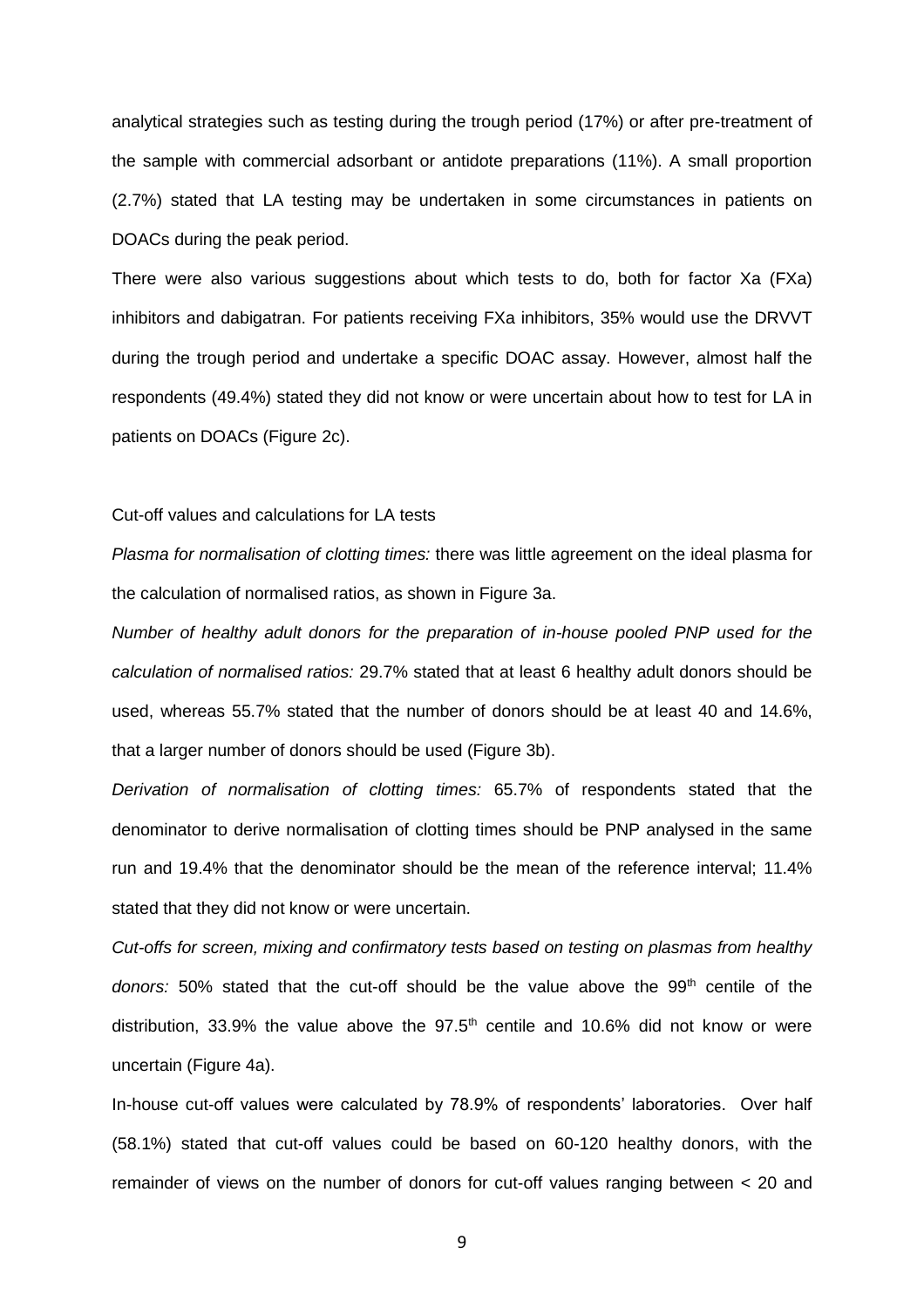120, with 14.0% stating that they did not know or were uncertain (Figure 4b). Among those who indicated to use the  $99<sup>th</sup>$  centile only 12% indicated to use > 120 healthy donors to do so, 13% indicated to use 60-120 healthy volunteers, the majority (56%) indicated to use 20- 60 healthy donors. Reasons given to not calculate in-house cut-off values were that it is too laborious, the high cost and no availability of healthy donors.

*Confirmation of manufacturer cut-off values for LA positivity by local validation:* 81.2% agreed that this should be undertaken, whereas 8.8% did not agree and 9.9% did not know or were uncertain.

*Cut-off for the percentage correction (if used) based on testing on plasma from healthy donors mixed with the PNP at 1:1 proportion:* there were divided views as to whether the percentage correction should be above the  $99<sup>th</sup>$  or  $97.5<sup>th</sup>$  centile, with 39.5% stating that this should be the value above the  $99<sup>th</sup>$  centile of the distribution, 31.4 above the 97.5<sup>th</sup> centile and 24.4 % stating that they did not know or were uncertain (Figure 5a).

*Interpretation of the mixing test:* approximately half the respondents (45.8%) used a normalised clotting time, with 17.5% using the Rosner index (index of circulating anticoagulant), both Rosner index and normalized clotting time (15.3%) and 12.4% stating that they did not know or were uncertain (Figure 5b).

*Confirmation of persistent LA positivity:* 88.8% stated that a first LA should be confirmed to be persistently positive on a second sample after 12 weeks.

### **Discussion**

The results of this ISTH SSC survey are encouraging as they show good agreement on several key recommendations in the current ISTH and other guidelines on LA testing [21- 23], such as sample processing, principles of testing, choice of tests, repeat testing to confirm persistent positivity and the use of interpretative reporting. However, they highlight that there is less agreement on some other aspects of LA testing, including the timing of testing in relation to thrombosis or pregnancy, testing in patients on anticoagulation, cut-off values, and calculation and interpretation of results. Although some of the variability in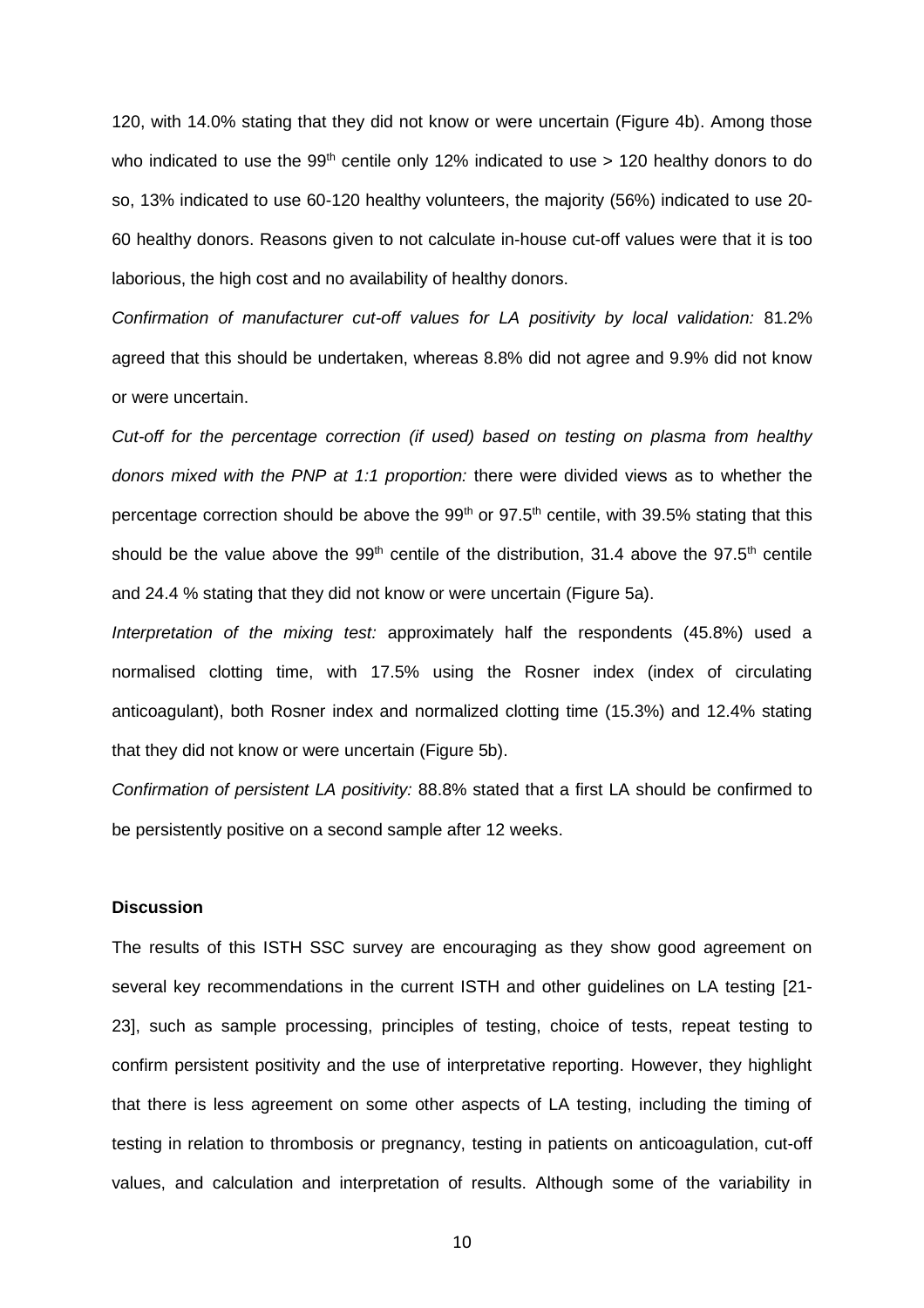practice reflects the lack of substantive data to underpin evidence-based recommendations, a more uniform approach in many aspects of LA testing should be feasible and would reduce the inter-centre variability in LA test results.

Notably, the responses to the survey showed little agreement on the timing of testing in relation to a thrombotic event. The 2009 ISTH guideline advises caution in interpretation of LA results close to a thromboembolic event, as patients may be treated with full doses of heparin and/or VKA and furthermore, acute-phase reactants such as FVIII may be increased during acute events [21]. aPL may fluctuate and be downregulated during pregnancy, and LA tests may not be representative during all three trimesters [24-26]. LA testing may be required during pregnancy, particularly when patients with pregnancy morbidity have not been previously investigated for aPL. In this situation, LA testing should be undertaken with the cognisance that negative aPL during pregnancy does not exclude a diagnosis of APS and that testing should be undertaken post-delivery to establish true aPL status.

The rejection of samples due to haemolysis appeared to be common, but lower numbers of respondents rejected samples because of lipaemia or icterus. Local policies are likely to vary depending on the type of analyser used, its end-point detection system and the ability to objectively assess the level of the interfering substance.

There is not uniform agreement on LA testing in patients on anticoagulation with regard to whether to test or not and which methods to use, and this is reflected in the variable approaches suggested by respondents to the survey. Only 42% indicated that it would be appropriate to do LA testing in patients on VKAs, with various opinions on criteria for timing of blood sampling. Opinion was also varied about testing at different INR ranges, whether one should do the test on mixed plasmas and which tests to do. While LA testing in patients on VKA is challenging, definition of LA status in patients on VKA could identify APS patients with single aPL positivity for LA. The TVT/ECT test for LA may be useful in patients on VKA as, unlike Russell Viper venom, Taipan venom directly activates prothrombin and is not affected by VKA [27-29]. The TVT/ECT test is currently being validated in an ISTH SSC project in APS patients on VKAs [30], but appears to have good specificity, although (in non-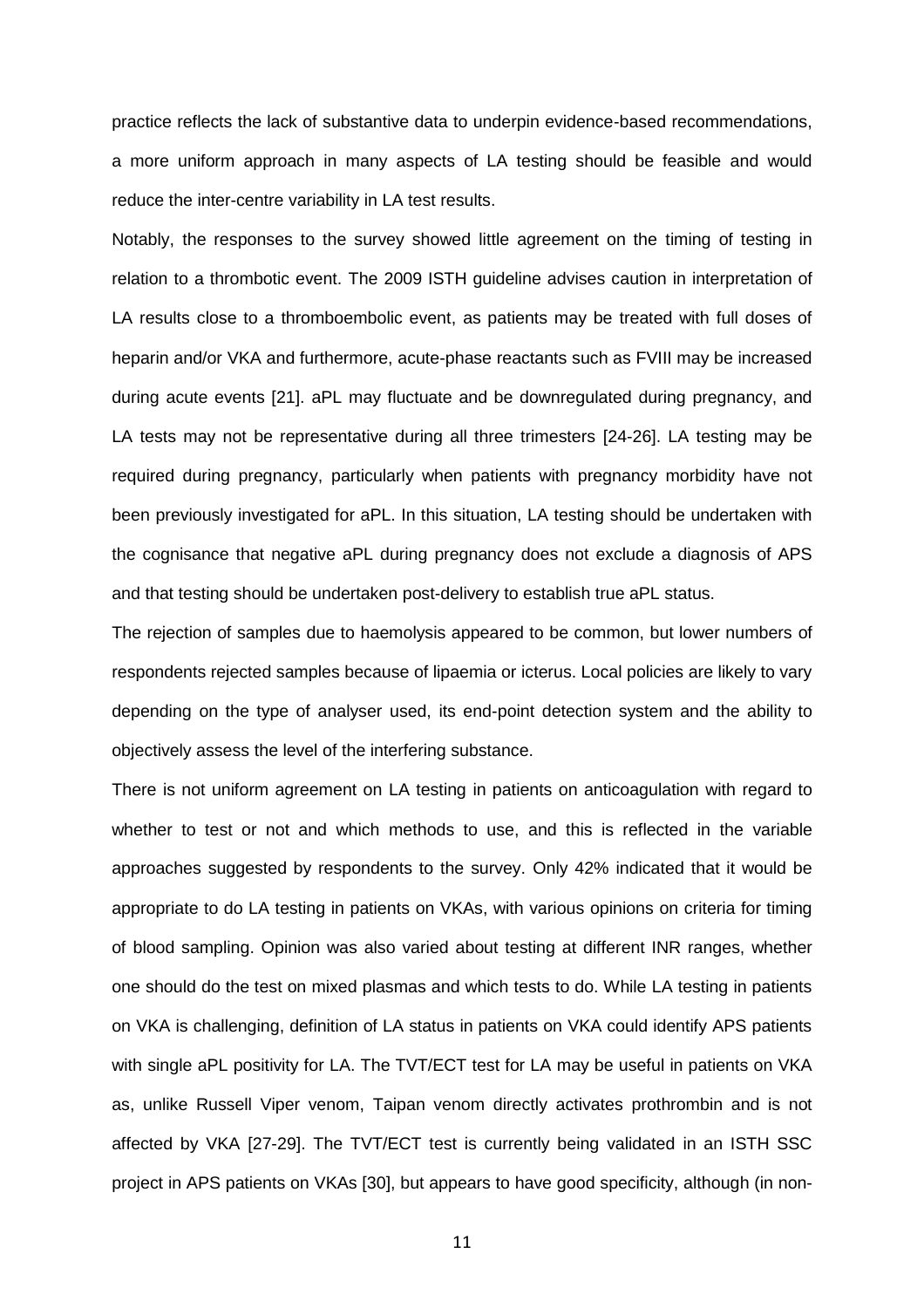anticoagulated patients) it is less sensitive than the DRVVT [31]. In APS patients on DOAC FXa inhibitors, APTT-based tests are problematic and false positive results have been reported with the DRVVT, even at trough rivaroxaban levels [32]. The TVT/ECT has been shown to be unaffected by rivaroxaban [33,34]. The use of adsorbent reagents to remove DOAC and allow LA testing in the normal way are being explored and preliminary results are encouraging [35-37].

There were various views on when a confirmatory test for LA should be performed, with 55% of respondents stating that confirmatory testing should only be undertaken when the screening test is prolonged. The majority of respondents (69%) agreed that the components of lupus anticoagulant tests should be performed in a specific order, but there was less agreement as to what the order should be. The range of views probably reflects the variability between individual laboratories with regard to how they are set up in terms of analysers, degree of automation, computer systems and logistics and these factors should be taken into account when making recommendations on LA testing.

There was considerable lack of agreement on the majority of aspects related to cut-off values and calculation and interpretation of results. While 79% stated that they calculate their own in-house values, there were divided views on whether the cut-off should be the 99<sup>th</sup> or the 97.5<sup>th</sup> centile. It is important that any recommendation about this should have a valid statistical basis [38]. Laboratories need to consider whether they are calculating an in-house cut-off value (in which case at least 120 different healthy normal subjects are needed to calculate the 97.5th percentile with 95% confidence) or verifying a manufacturer's cut-off (when 20-40 normal subjects may be used) [39-41]. The minimum sample size for a reliable estimation of the 99th percentile is at least 300 [42]. The poor agreement on the number of donors needed to calculate the cut-off is probably determined by the local availability and costs rather than strong views about what should be done.

In conclusion, the good agreement on several key recommendations in the current ISTH and other guidelines on LA testing [21-23], such as sample processing, principles of testing, choice of tests, repeat testing to confirm persistent positivity and the use of interpretative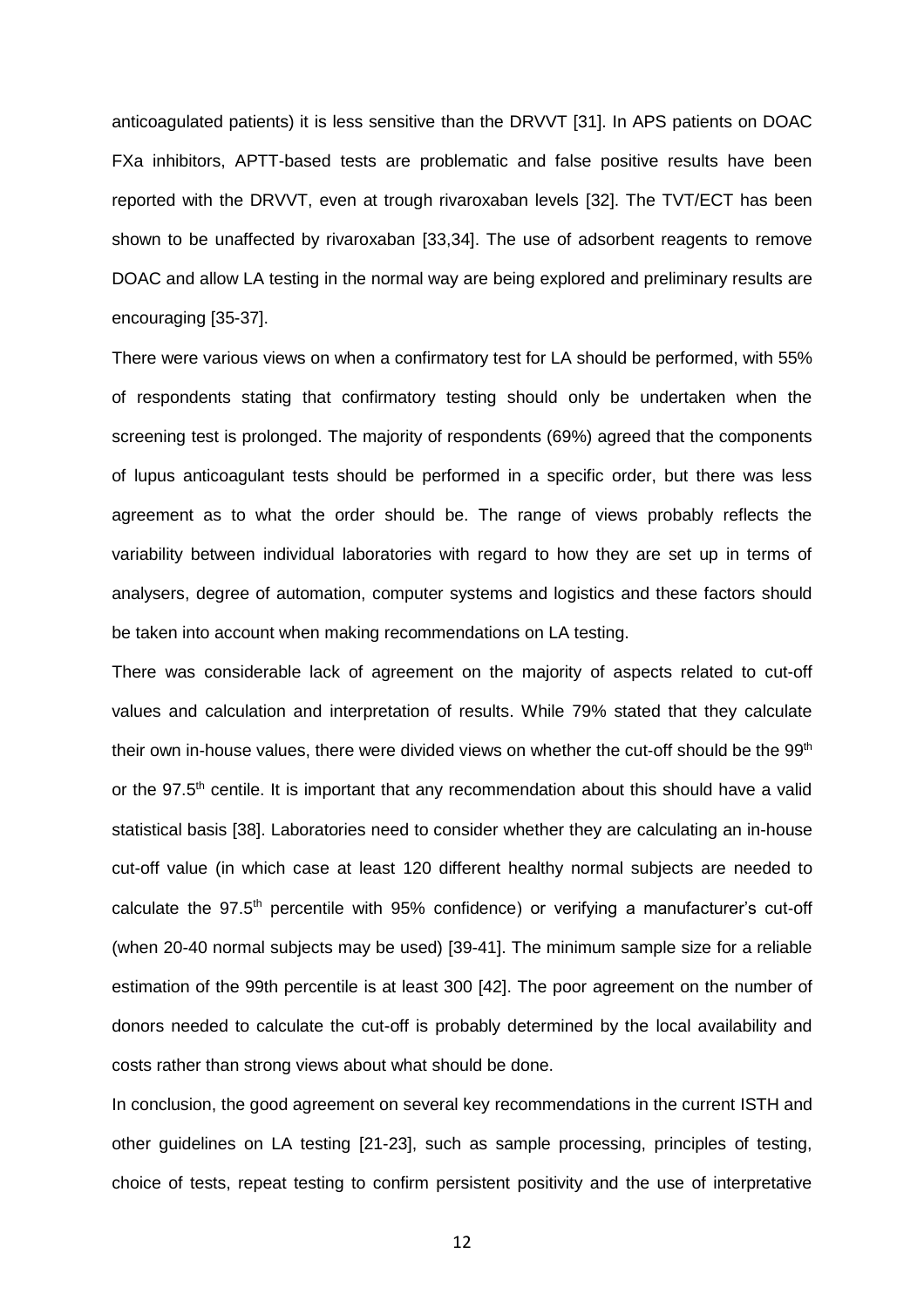reporting, suggests that that the recommendations on LA testing are associated with more uniformity in LA testing between different laboratories. The lack of agreement on other aspects of LA testing, including the timing of testing in relation to thrombosis or pregnancy, testing in patients on anticoagulation, cut-off values, and calculation and interpretation of results, at least in part, reflects the lack of substantive data to underpin evidence-based recommendations. However, a more uniform approach in these aspects of LA testing, based on further guidance that addresses these areas, should reduce the inter-centre variability of LA testing.

#### **Acknowledgements**

We thank Doruk Erkan, Denis Wahl and Philip de Groot for their comments and suggestions on the LA survey questionnaire. We thank Lacey Schmeidler, Shannon Brooks and Cary Grant from the ISTH team for helping us with the set-up and registration of the questionnaire. We thank Piet Meijer (ECAT Foundation, Vorschooten, The Netherlands) for circulating the questionnaire to the ECAT members.

### **Addendum**

Hannah Cohen devised and analysed the survey questionnaire, wrote the first draft of the manuscript and undertook critical revision of the manuscript. Katrien Devreese devised the questionnaire and undertook critical revision of the manuscript. Ian Mackie provided critical review of the LA survey questionnaire and undertook critical revision of the manuscript.

#### **Conflict of Interest**

Hannah Cohen, Ian Mackie and Katrien Devreese have no relevant conflicts of interest to declare.

### **Reference list**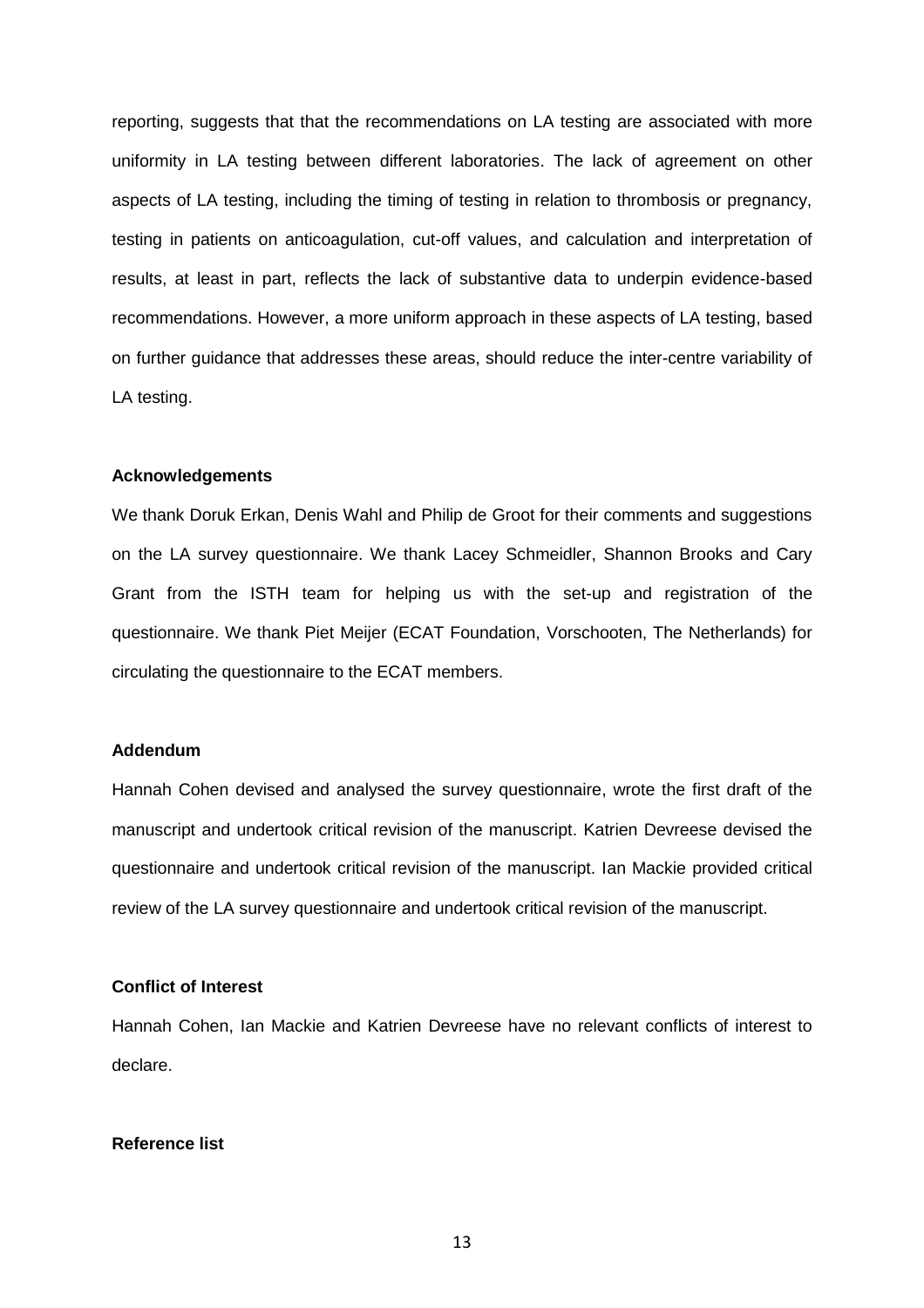- 1. Miyakis S, Lockshin MD, Atsumi T, Branch DW, Brey RL, Cervera R, Derksen RH, DE Groot PG, Koike T, Meroni PL, Reber G, Shoenfeld Y, Tincani A, Vlachoyiannopoulos PG, Krilis SA. International consensus statement on an update of the classification criteria for definite antiphospholipid syndrome (APS). *J Thromb Haemost* 2006; **4**: 295-306.
- 2. Royal College of Obstetricians and Gynaecologists guidelines: reducing the risk of venous thromboembolism during pregnancy and puerperium. *Green-top guideline* No. 37a. 2015.

https://www.rcog. org.uk/en/guidelines-research-services/guidelines/gtg37a/.

- 3. Bates SM, Greer IA, Middeldorp S, Veenstra DL, Prabulos AM, Vandvik PO. VTE, thrombophilia, antithrombotic therapy, and pregnancy: Antithrombotic Therapy and Prevention of Thrombosis, 9th ed: American College of Chest Physicians Evidence-Based Clinical Practice Guidelines. *Chest* 2012; **141**: e691S–736S.
- 4. Bauersachs RM, Dudenhausen J, Faridi A, Fischer T, Fung S, Geisen U, Harenberg J, Herchenhan E, Keller F, Kemkes- Matthes B, Schinzel H, Spannagl M, Thaler CJ. Risk stratification and heparin prophylaxis to prevent venous thromboembolism in pregnant women. *Thromb Haemost* 2007; **98**: 1237–45.
- 5. Andreoli L, Bertsias GK, Agmon-Levin N, Brown S, Cervera R, Costedoat-Chalumeau N, Doria A, Fischer-Betz R, Forger F, Moraes-Fontes MF, Khamashta M, King J, Lojacono A, Marchiori F, Meroni PL, Mosca M, Motta M, Ostensen M, Pamfil C, Raio L, et al. EULAR recommendations for women's health and the management of family planning, assisted reproduction, pregnancy and menopause in patients with systemic lupus erythematosus and/or antiphospholipid syndrome. Ann Rheum Dis 2017; **76**: 476–85.
- 6. [Gardiner C,](https://www.ncbi.nlm.nih.gov/pubmed/?term=Gardiner%20C%5BAuthor%5D&cauthor=true&cauthor_uid=22988029) [Hills J,](https://www.ncbi.nlm.nih.gov/pubmed/?term=Hills%20J%5BAuthor%5D&cauthor=true&cauthor_uid=22988029) [Machin SJ,](https://www.ncbi.nlm.nih.gov/pubmed/?term=Machin%20SJ%5BAuthor%5D&cauthor=true&cauthor_uid=22988029) [Cohen H.](https://www.ncbi.nlm.nih.gov/pubmed/?term=Cohen%20H%5BAuthor%5D&cauthor=true&cauthor_uid=22988029) Diagnosis of antiphospholipid syndrome in routine clinical practice. *Lupus* 2013; **22**: 18-25.
- 7. Galli M, Luciani D, Bertolini G, Barbui T. Lupus anticoagulants are stronger risk factors for thrombosis than anticardiolipin antibodies in the antiphospholipid syndrome: a systematic review of the literature. *Blood* 2003; **101**: 1827-1832.
- 8. Gebhart J, Posch F, Koder S, et al. Increased mortality in patients with the lupus anticoagulant: the Vienna Lupus Anticoagulant and Thrombosis Study (LATS). *Blood* 2015; **125**: 3477-3483.
- 9. Lockshin MD, Kim M, Laskin CA, Guerra M, Ware Branch D, Merrill J, Petri M, Porter F, Sammaritano L, Stephenson MD, Buyon J, Salmon JE. Lupus anticoagulant, but not anticardiolipoin antibody, predicts adverse pregnancy outcome in patients with antiphospholipid antibodies. *Arthritis Rheum* 2012; **64**: 2311–2318.
- 10. Pengo V, Ruffatti A, Legnani C, Gresele P, Barcellona D, Erba N, Testa S, Marongiu F, Bison E, Denas G, Banzato A, Paday- attil JS, Iliceto S. Clinical course of high-risk patients diagnosed with antiphospholipid syndrome. *J Thromb Haemost* 2010; **8**: 237–42.
- 11. Pengo V, Ruffatti A, Legnani C, Testa S, Fierro T, Marongiu F, De Micheli V, Gresele P, Tonello M, Ghirarduzzi A, Bison E, Denas G, Banzato A, Padayattil Jose S, Iliceto S. Incidence of a first [thromboembolic event in asymptomatic carriers of high-risk](https://www.ncbi.nlm.nih.gov/pubmed/21765019)  [antiphospholipid antibody profile: a multicenter prospective study.](https://www.ncbi.nlm.nih.gov/pubmed/21765019) *Blood* 2011; **118**: 4714-8.
- 12. Jennings I, Kitchen S, Woods TA, Preston FE, Greaves M. Potentially clinically important inaccuracies in testing for the lupus anticoagulant: an analysis of results from three surveys of the UK National External Quality Assessment Scheme (NEQAS) for Blood Coagulation. *Thromb Haemost* 1997; **77**: 934-7.
- 13. Jennings I, Greaves M, Mackie IJ, Kitchen S, Woods TA, Preston FE. Lupus anticoagulant testing: improvements in performance in a UK NEQAS proficiency testing exercise after dissemination of national guidelines on laboratory methods. *Br J Haematol* 2002; **119**: 364-9.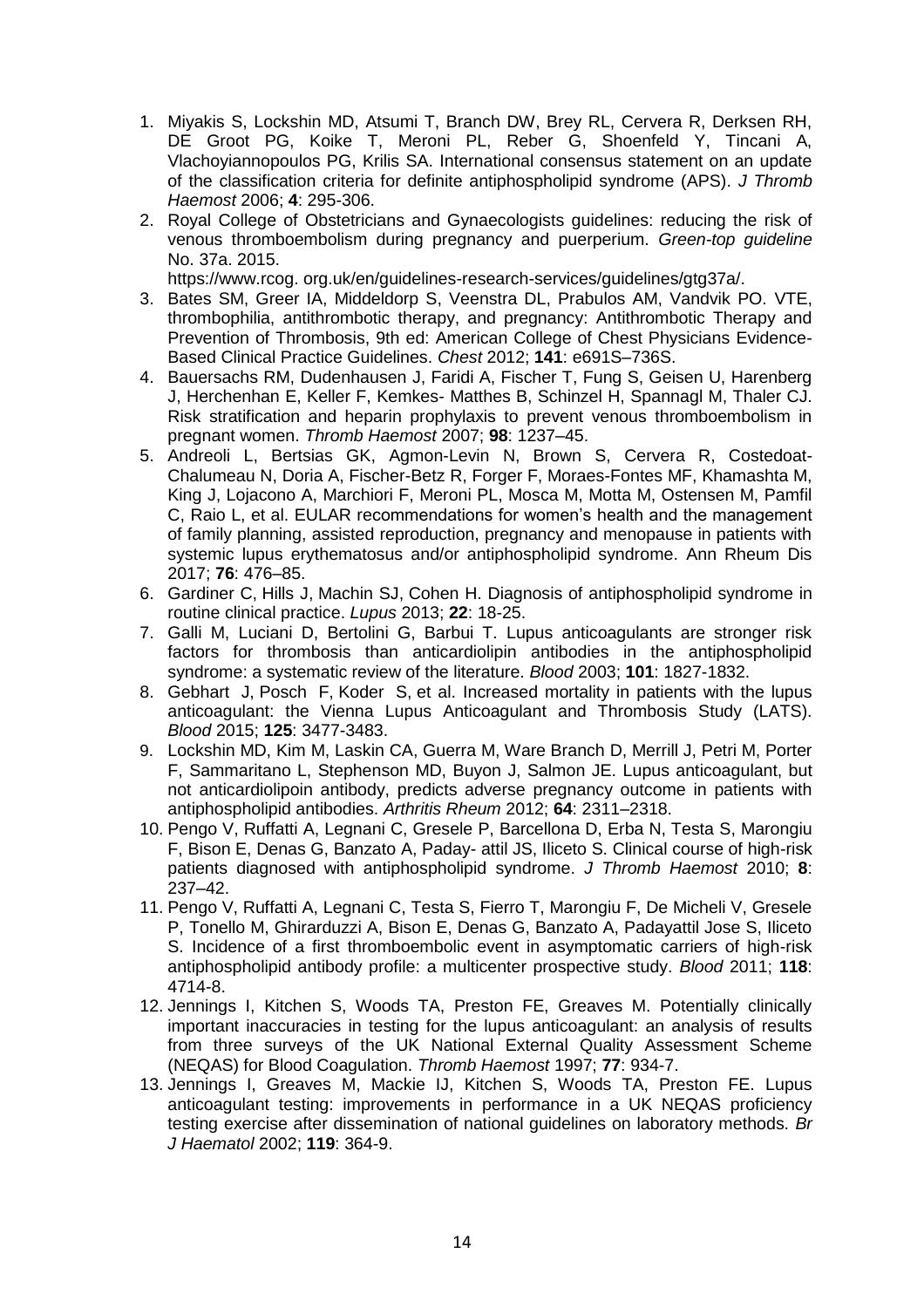- 14. Dembitzer FR, Ledford Kraemer MR, Meijer P, Peerschke EI. Lupus anticoagulant testing: performance and practices by North American clinical laboratories. *Am J Clin Pathol* 2010; **134**: 764-73.
- 15. Favaloro EJ, Bonar R, Marsden K. Internal quality control and external quality assurance in testing for antiphospholipid antibodies: Part II-Lupus anticoagulant. *Semin Thromb Hemost* 2012; **38**: 404-11.
- 16. Tripodi A. Laboratory testing for lupus anticoagulants: a review of issues affecting results. *Clin Chem* 2007; **53**: 1629-35.
- 17. Adams M. Measurement of lupus anticoagulants: an update on quality in laboratory testing. *Semin Thromb Hemost* 2013; **39**: 267-71.
- 18. Devreese K, Hoylaerts MF. Laboratory diagnosis of the antiphospholipid syndrome: a plethora of obstacles to overcome. *Eur J Haematol* 2009; **83**: 1-16.
- 19. Moffat KA, Ledford-Kraemer MR, Plumhoff EA, McKay H, Nichols WL, Meijer P, Hayward CP. Are laboratories following published recommendations for lupus anticoagulant testing? An international evaluation of practices. *Thromb Haemost* 2009; **101**: 178-84.
- 20. Devreese KM. Antiphospholipid antibody testing and standardization. *Int J Lab Hematol* 2014; **36:** 352-63.
- 21. Pengo V, Tripodi A, Reber G, Rand JH, Ortel TL, Galli M, DE Groot PG. Update of the guidelines for lupus anticoagulant detection. Subcommittee on Lupus Anticoagulant/Antiphospholipid Antibody of the Scientific and Standardisation Committee of the International Society on Thrombosis and Haemostasis. *J Thromb Haemost* 2009; **7**: 1737-40.
- 22. Keeling D, Mackie I, Moore GW, Greer IA, Greaves M. Guidelines on the investigation and management of antiphospholipid syndrome. *Br J Haematol* 2012; **157**: 47-58.
- 23. CLSI Guideline. Laboratory Testing for the Lupus Anticoagulant; Approved Guideline. CLSI document H60-A, 2014. 2014. *Clinical and Laboratory Standards Institute*, Wayne, PA, USA.
- 24. Topping J, Quenby S, Farquharson R, Malia R, Greaves M. Marked variation in antiphospholipid antibodies during pregnancy: relationships to pregnancy outcome. *Hum Reprod* 1999; **14**: 224-8.
- 25. Donohoe S, Quenby S, Mackie I, Panal G, Farquharson R, Malia R, Kingdom J, Machin S. Fluctuations in levels of antiphospholipid antibodies and increased coagulation activation markers in normal and heparin-treated antiphospholipid syndrome pregnancies. *Lupus* 2002 ; **11**: 11-20.
- 26. Kwak JY, Barini R, Gilman-Sachs A, Beaman KD, Beer AE. Down-regulation of maternal antiphospholipid antibodies during early pregnancy and pregnancy outcome. Am J Obstet 1994; **171**:239-46.
- 27. Rooney AM, McNally T, Mackie IJ, Machin SJ. The Taipan snake venom time: a new test for lupus anticoagulant. *J Clin Pathol* 1994; **47**: 497-501.
- 28. Parmar K, Lefkou E, Doughty H, Connor P, Hunt BJ. The utility of the Taipan snake venom assay in assessing lupus anticoagulant status in individuals receiving or not receiving an oral vitamin K antagonist. *Blood Coagul Fibrinolysis* 2009; **20**: 271-5.
- 29. Moore GW, Smith MP, Savidge GF. The Ecarin time is an improved confirmatory test for the Taipan snake venom time in warfarinized patients with lupus anticoagulants. *Blood Coagul Fibrinolysis* 2003; **14**: 307-12.
- 30. Moore GW. An international, multi-centre study to validate the Taipan snake venom time as a lupus anticoagulant screening test with ecarin time as confirmatory test Subcommittee: Lupus anticoagulant/antiphospholipid antibodies, https://www.isth.org/members/group.aspx?id=100353
- 31. Moore GW, Culhane AP, Maloney JC, Archer RA, Breen KA, Hunt BJ. Taipan snake venom time coupled with ecarin time enhances lupus anticoagulant detection in nonanticoagulated patients. *Blood Coagul Fib* 2016; 27: 477-480.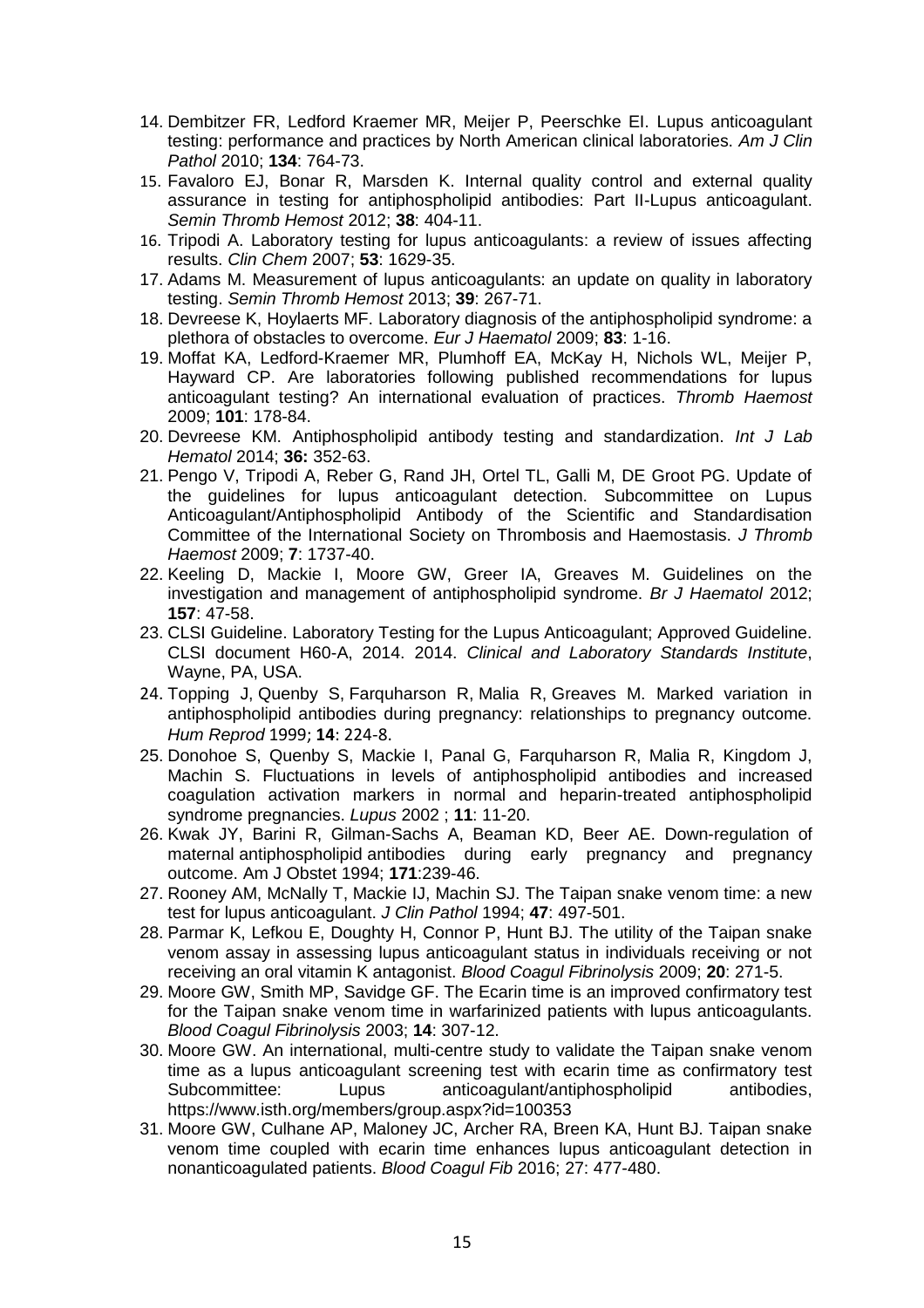- *32.* Martinuzzo ME, Forastiero R, Duboscq C, Barrera LH, Lopez MS, Ceresetto J, Penchasky D, Oyhamburu J. False-positive lupus anticoagulant results by DRVVT in the presence of rivaroxaban even at low plasma concentrations. *Int J Lab Hematol 2018; 40: e99-e101.*
- 33. Arachchillage DR, Efthymiou M, Mackie IJ, Lawrie AS, Machin SJ, Cohen H. Rivaroxaban and warfarin achieve effective anticoagulation, as assessed by inhibition of TG and in-vivo markers of coagulation activation, in patients with venous thromboembolism. *Thromb Res* 2015; **135**: 388-93.
- 34. van Os GM, de LB, Kamphuisen PW, Meijers JC, de Groot PG. Detection of lupus anticoagulant in the presence of rivaroxaban using Taipan snake venom time. *J Thromb Haemost* 2011; **9**: 1657-9.
- 35. Exner T, Michalopoulos N, Pearce J, Xavier R, Ahuja M. Simple method for removing DOACs from plasma samples. *Thromb Res* 2018; **163**:117-122.
- 36. Favresse J, Lardinois B, Sabor L, Devalet B, Vandepapeliere J, Braibant M, Lessire S, Chatelain B, Jacqmin H, Douxfils J, Mullier F. Evaluation of the DOAC-Stop procedure to overcome the effect of DOACs on several thrombophilia screening tests. *TH Open* 2018; **2**: e202-e209.
- 37. Platton S, Hunt C. Influence of DAOC Stop on coagulation assays in samples from patients on rivaroxaban or apixaban. *Int J Lab Haematol* 2019; **41**: 227-233.
- 38. Vanoverschelde LAB, Kelchtermans H, Musial J, de Laat B, Devreese KMJ. Influence of different Anticardiolipin and Anti-β2 Glycoprotein I Antibody Cut-off Values on Antiphospholipid Syndrome Classification. *Research and Practice in Thrombosis and Haemostasis* 2019. Accepted for publication.
- 39. CLSI. EP28-A3C Defining, establishing and verifying reference intervals in the clinical laboratory: Approved guideline, 3rd Ed. Wayne, PA; CLSI 2008; **28**: 1-76.
- 40. Castellone DD. Establishing reference intervals in the coagulation laboratory. *Int J Lab Hem* 2017; **39** (Suppl 1): 121-7.
- 41. Devreese KM, Pierangeli SS, de Laat B, Tripodi A, Atsumi T, Ortel TL, Subcommittee on Lupus Anticoagulant/Phospholipid/Dependent Antibodies. Testing for antiphospholipid antibodies with solid phase assays: guidance from the SSC of the ISTH. *J Thromb Haemost* 2014; **12**: 792-5.
- 42. Hickman PE, Badrick T, Wilson SR, McGill D. Reporting of cardiac troponin problems with the 99th population percentile. *Clinica Chimica Acta; International Journal of Clinical Chemistry* 2007; **381**: 182-3.

## **Legends to Figures**

**Figure 1.** Responses to questions about performance of LA tests

a) When should a confirmatory test for LA be performed? (182 respondents)

b) If you think that it is important to perform the components of the LA test in a specific order, what should it be? (124 respondents)

## **Figure 2. Responses to questions about performance of LA tests in patients on anticoagulants**

a) If doing LA tests in patients on VKAs (218 respondents)

b) If doing LA tests in patients on LMWH or UFH (202 respondents)

c) If doing tests in patients on DOACs (180 respondents)

## **Figure 3. Responses to questions about normalised ratios**

a) Which type of plasma should be used for normalisation? (191 respondents)

b) If in-house PNP is used for normalisation, how many donors should be used for the pool (158 respondents)

## **Figure 4. Responses to questions about cut-off values**

a) What should the values be for screen, mixing and confirmation tests, derived from tests on plasmas from healthy donors? (180 respondents)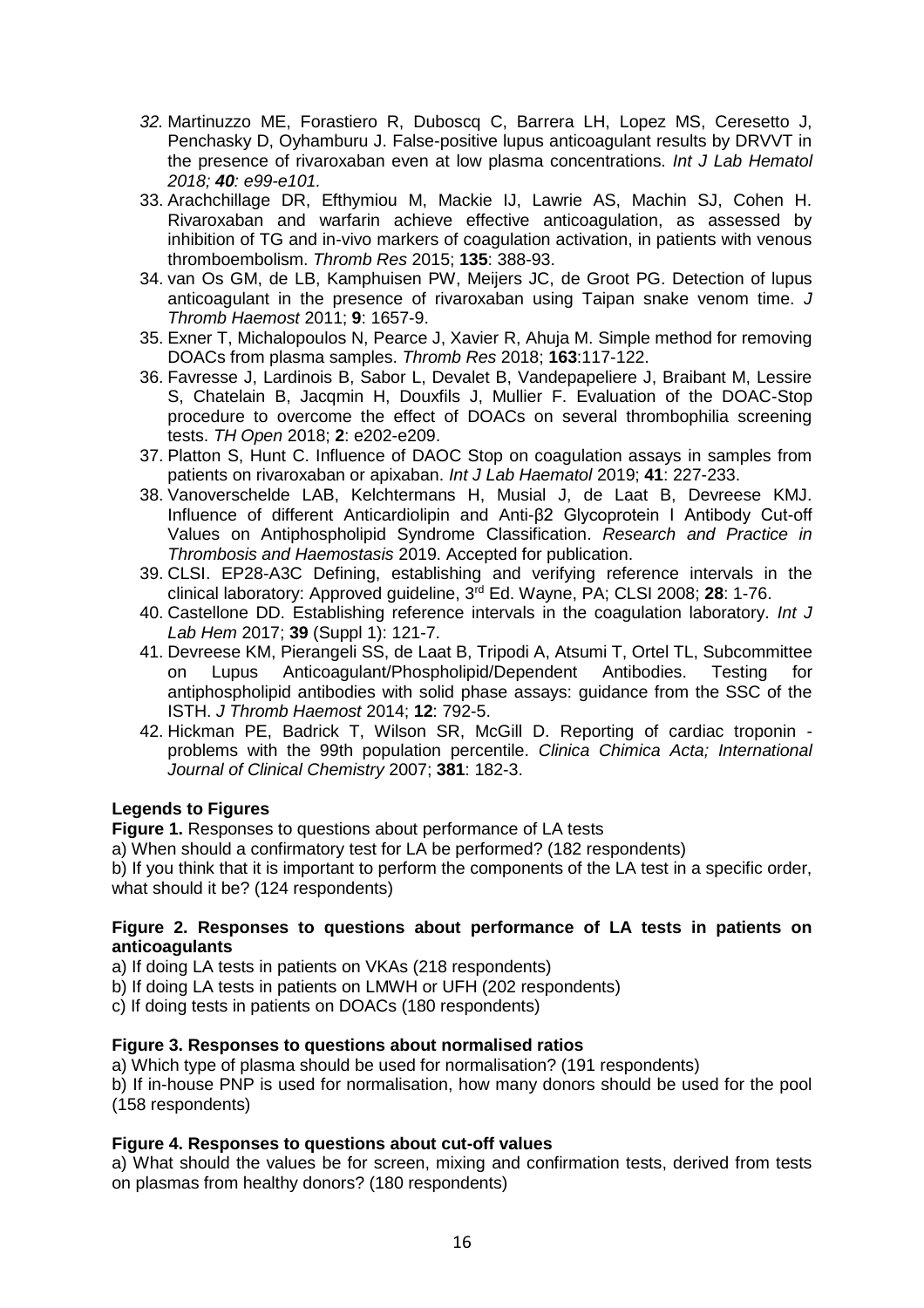b) In–house cut-off values (percentiles) should be calculated using how many healthy donor plasmas) (179 respondents)

# **Figure 5. Responses to questions about percentage correction and interpretation**

a) What should be the cut-off for percentage correction, when testing plasmas from healthy donors mixed 1:1 with PNP? (172 respondents) b) How do you interpret the mixing test? (177 respondents)

**Figure 1**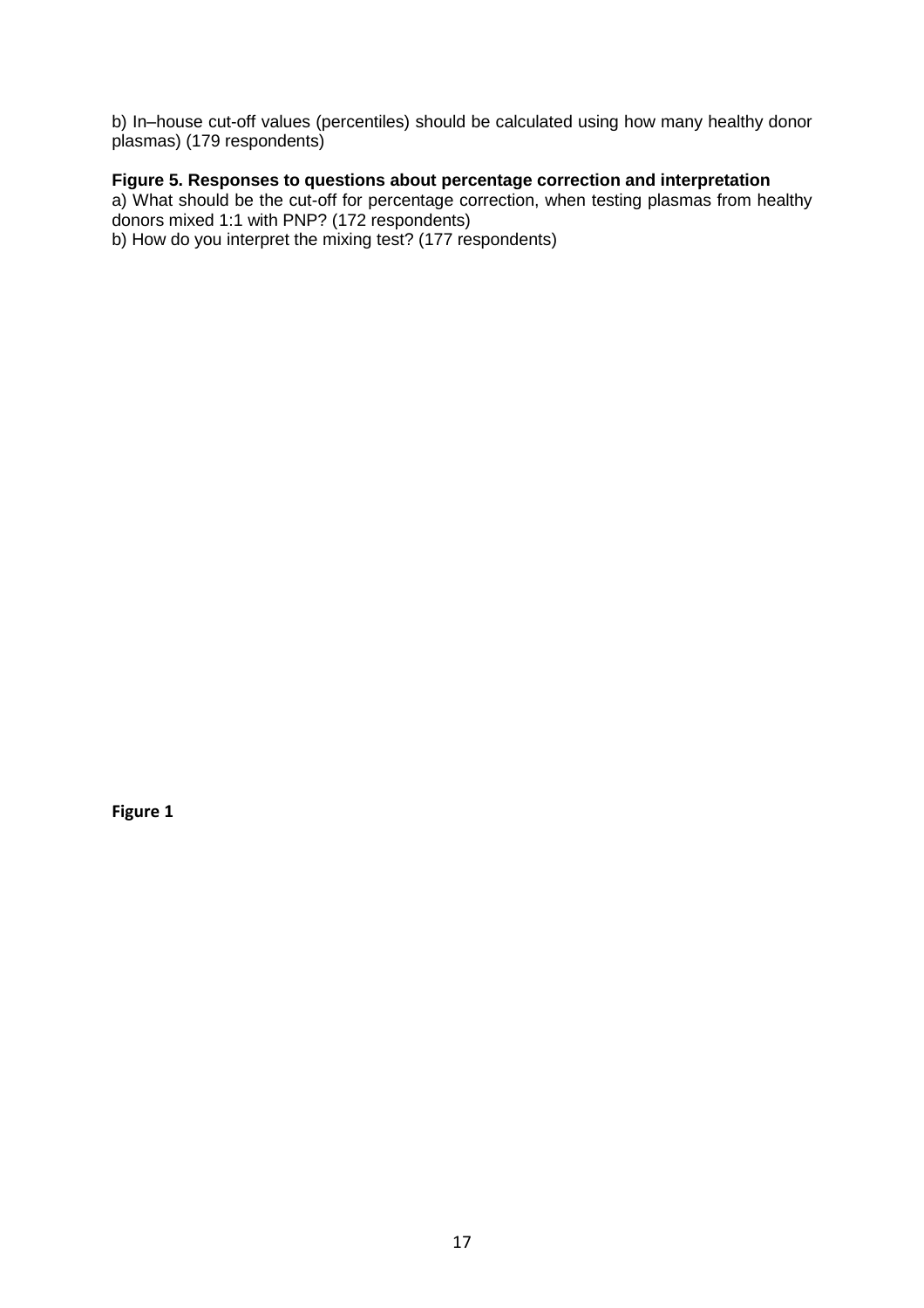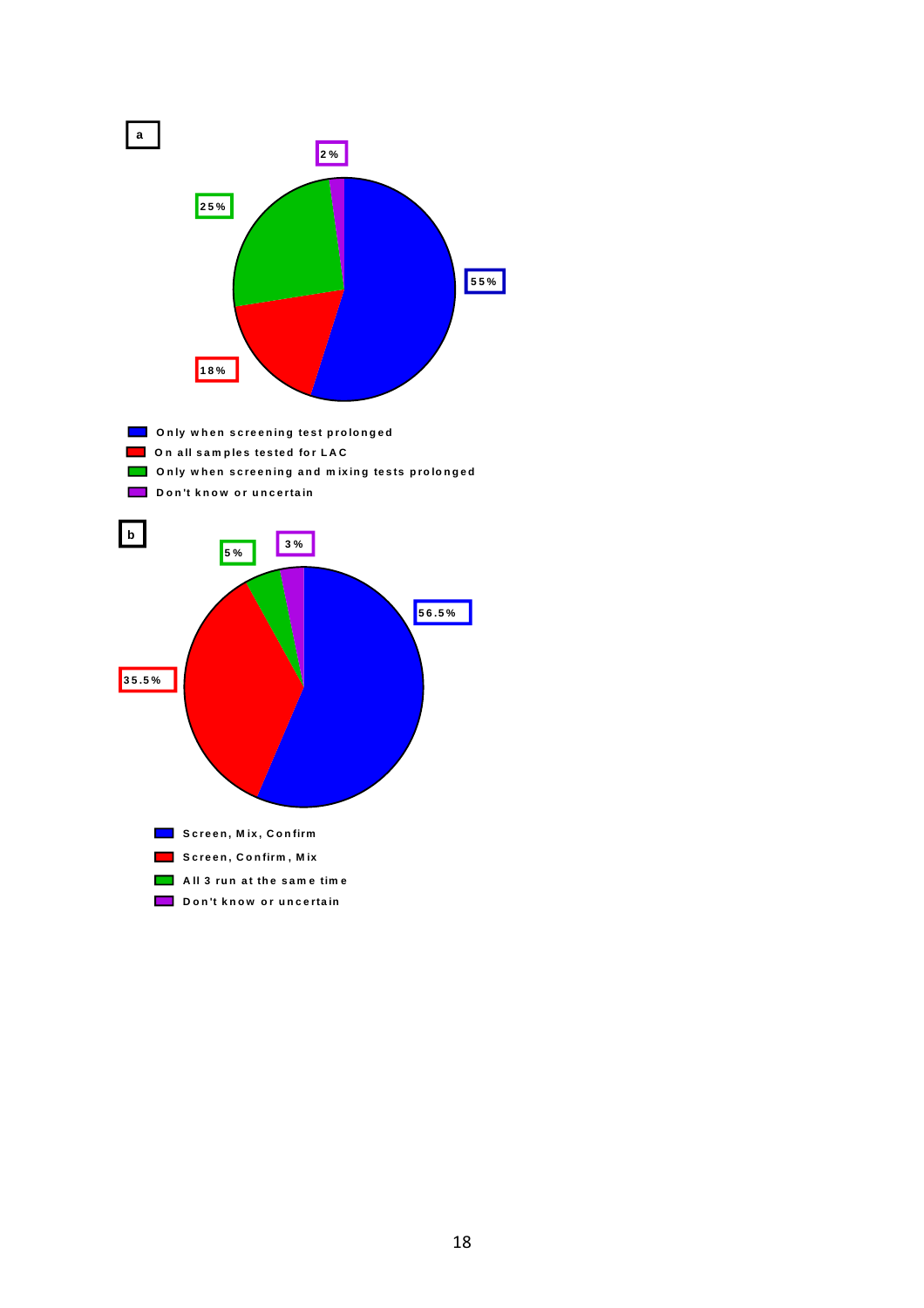

- APTTr or anti-Xa for UFH-therapeutic or prophylactic dose
- **D o n 't k n o w o r u n c e rta in**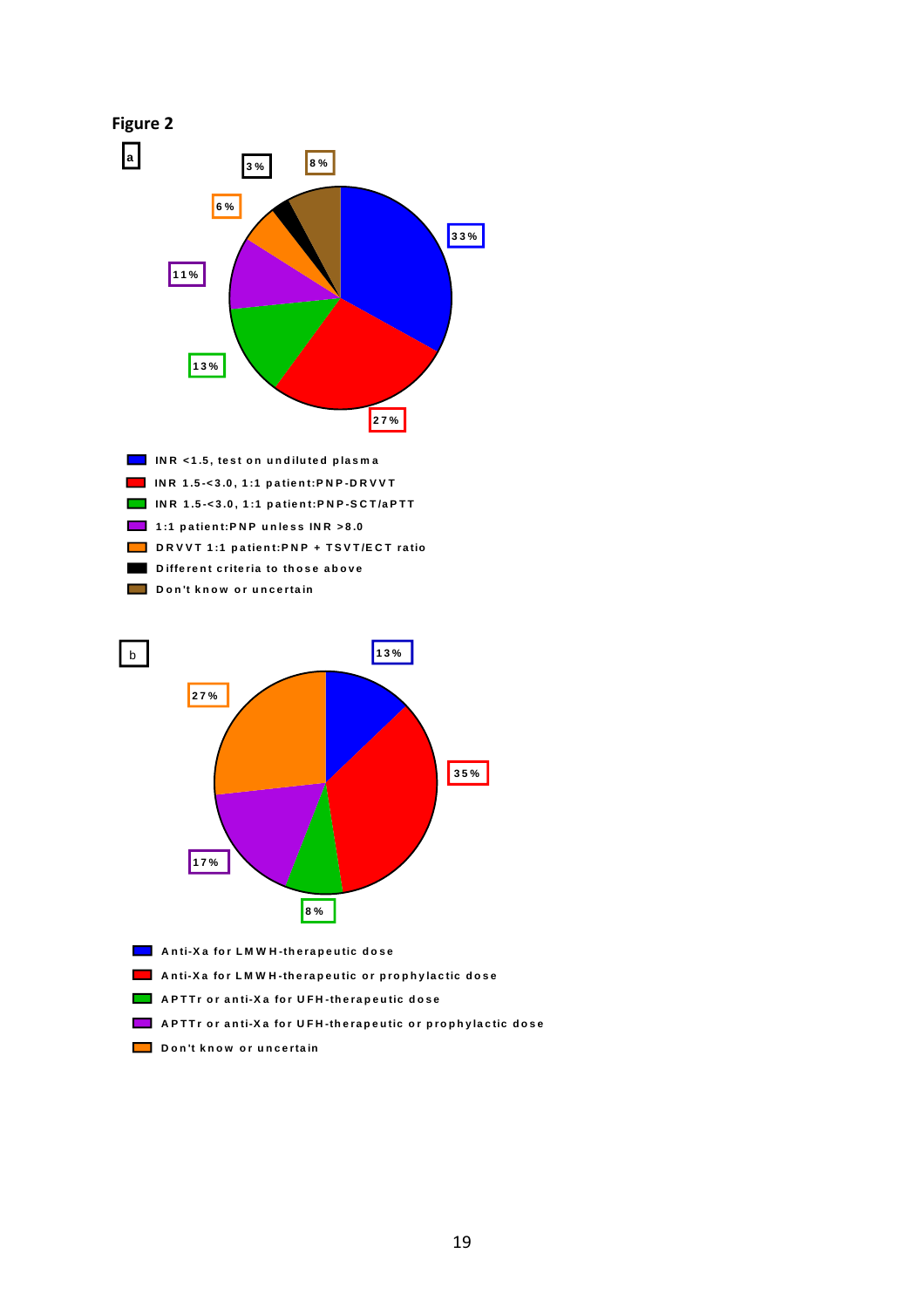

- FXa inhibitors: test in trough by DRVVT & specific DOAC assay
- **T V T /E C T s u ita b le fo r X a in h ib ito rs**
- **<u><b>** $\blacksquare$  State test you would do for dabigatran</u>
- **D o n 't k n o w o r u n c e rta in**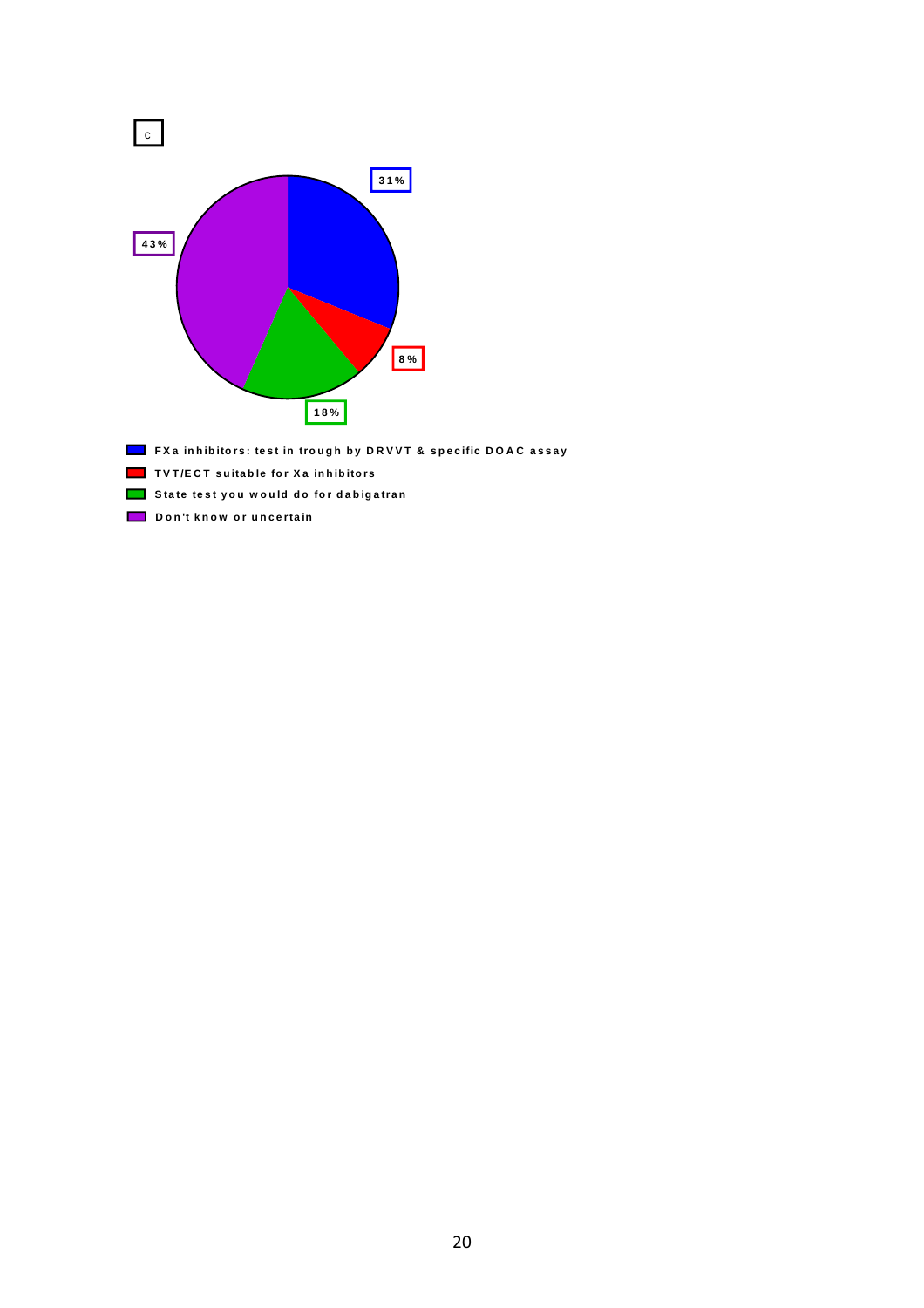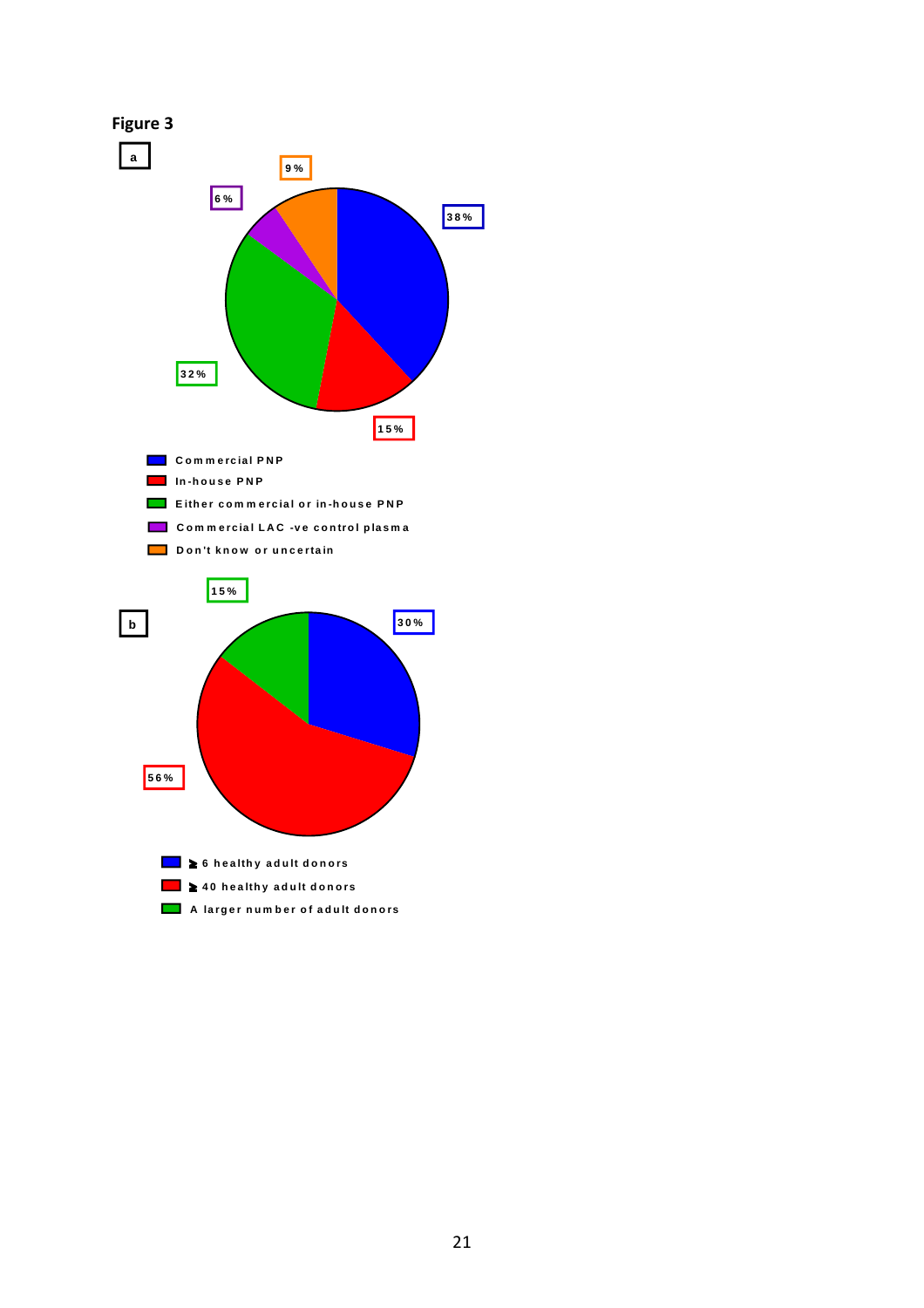